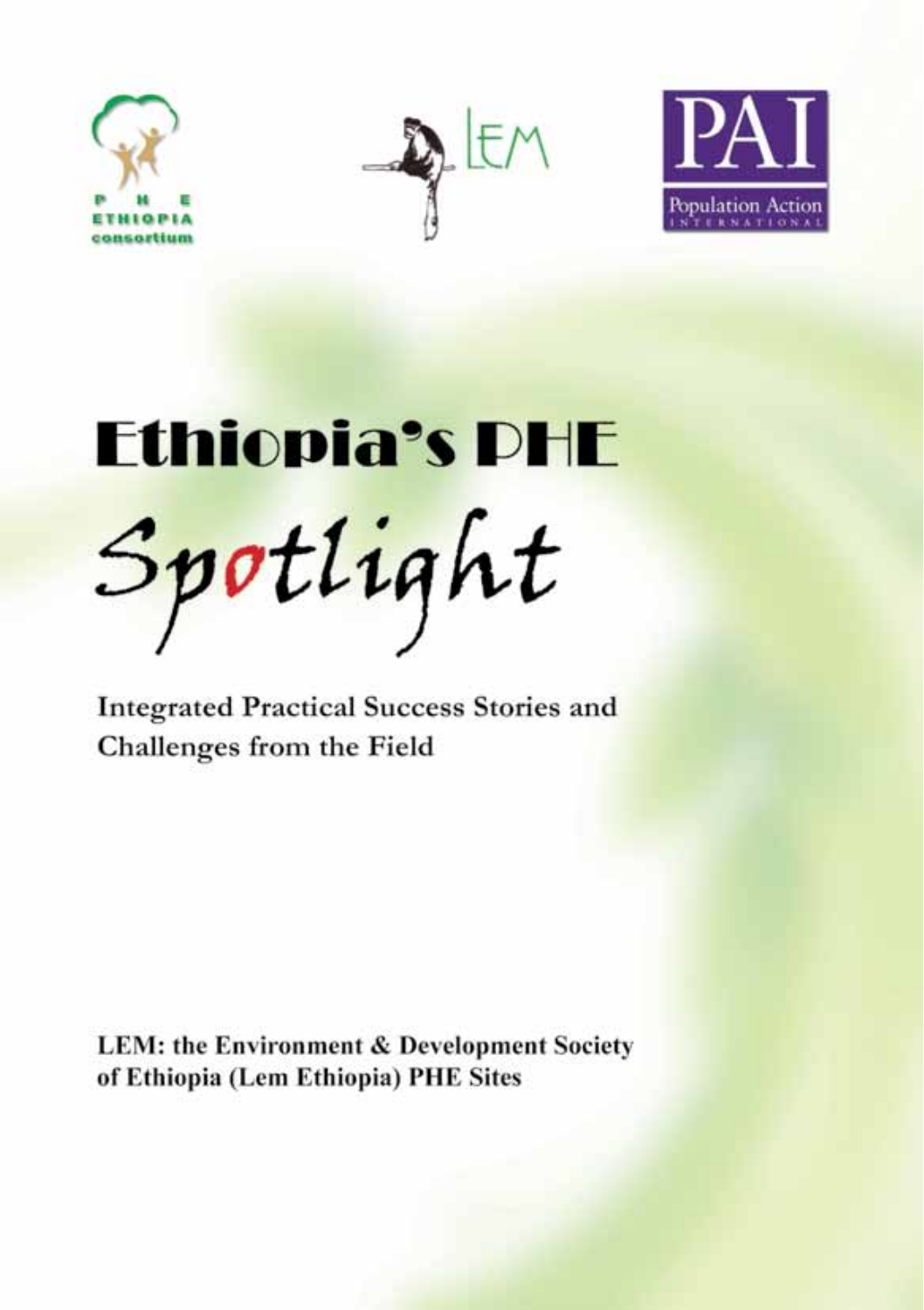Produced by: **PHE-Ethiopia Consortium**

Prepared by: **Mogues Worku Techane Executive Director-Lem Ethiopia**

Edited by: **Ishani Pathmanatha(Intern) Negash Teklu**

Sponsored by: **Population Action International(PAI)**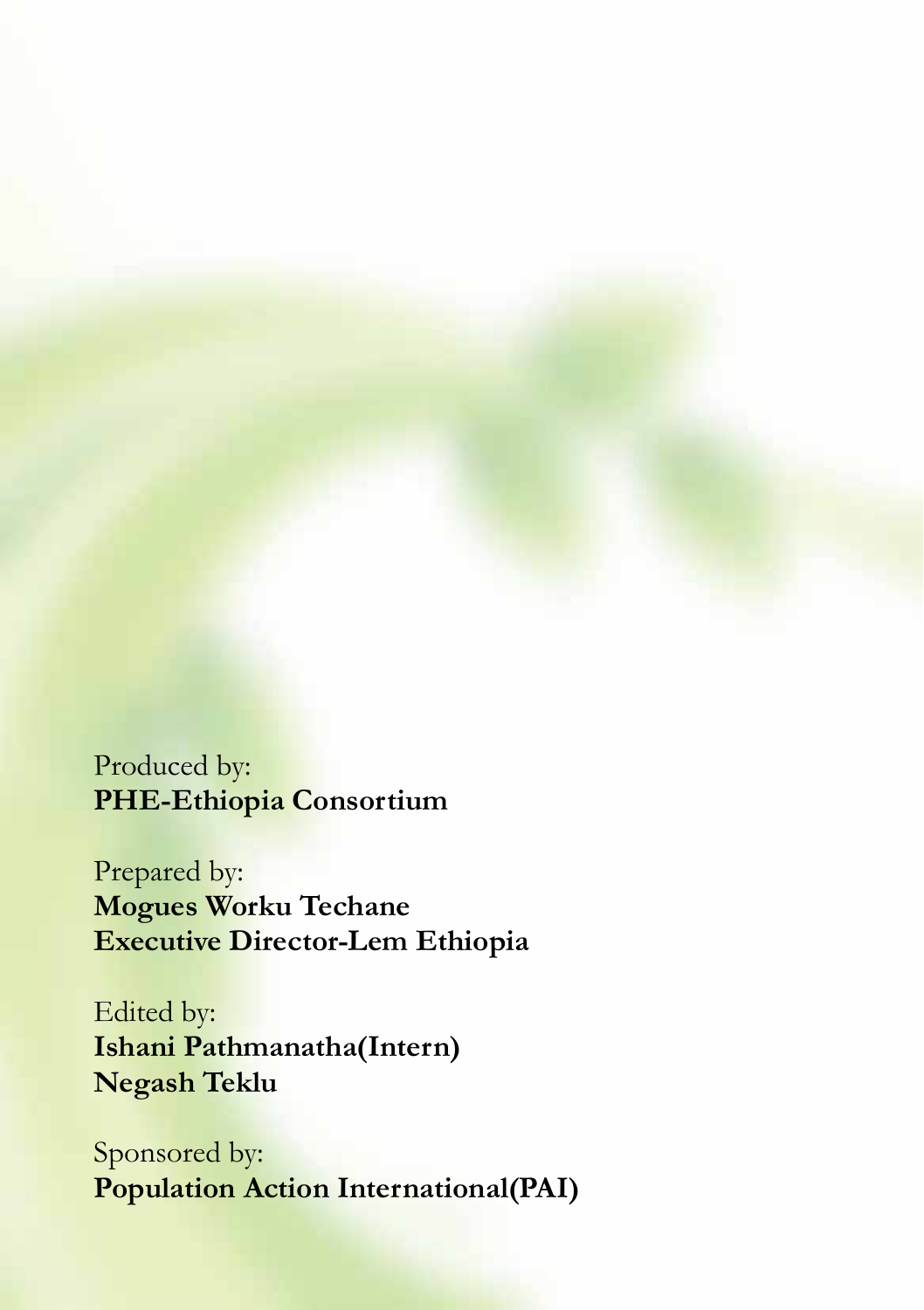# **BACKGROUND**

Lethiopia), was founded in 1992 by 29 prominent Ethiopian professionals<br>Lethiopia), was founded in 1992 by 29 prominent Ethiopian professionals working in the fields of environment and development. The Society aims to promote sustainable development, and therefore is involved in areas such as natural resource management and appropriate technology promotion, urban waste management and livelihood security in collaboration with donors, government institutions, local and international NGOs and communities. It engages in capacity building, with special attention given to environmental education and awareness interventions that target school children, teachers, farmers, urban dwellers, men, women and development practitioners to impact climate change and advocate for environmental protection policies.

Lem Ethiopia realizes that a history of unsustainable resource use in Ethiopia coupled with a high population growth rate has been putting increasing pressure on the country's limited existing resources. Since its establishment in 1992 the organization has been operating in almost every region to address these problems, using schools as major points of intervention. Capitalizing on gained knowledge and experience, Lem Ethiopia later began to concentrate on a few woredas of the country with projects targeting rural and urban communities with strong linkages between livelihood security and natural resources sustainment. Throughout all of its development interventions, the organization has advocated for a multi-disciplinary approach to address environmental and other developmental issues. It has had a number of remarkable and innovative achievements over the last 19 years, which have resulted in recognition by peer organizations and social groups and awards of merit from many national and international organizations.

In addition, LEM Ethiopia has been a leading organization in the implementation of integrated development approaches that address poverty and sustainable development, having been a co-organizer in the November 2007 Regional Conference on Population, Health and Environment (PHE) in Addis Ababa, Ethiopia.

## **Lem Ethiopia & the PHE Integrated Development Approach**

In response to past experiences at Lem Ethiopia and other local and international NGOs with similar interventions, the organization piloted a new "Population, Health and Environment" (PHE) integrated development approach with the financial support of The David and Lucile Packard Foundation. The pilot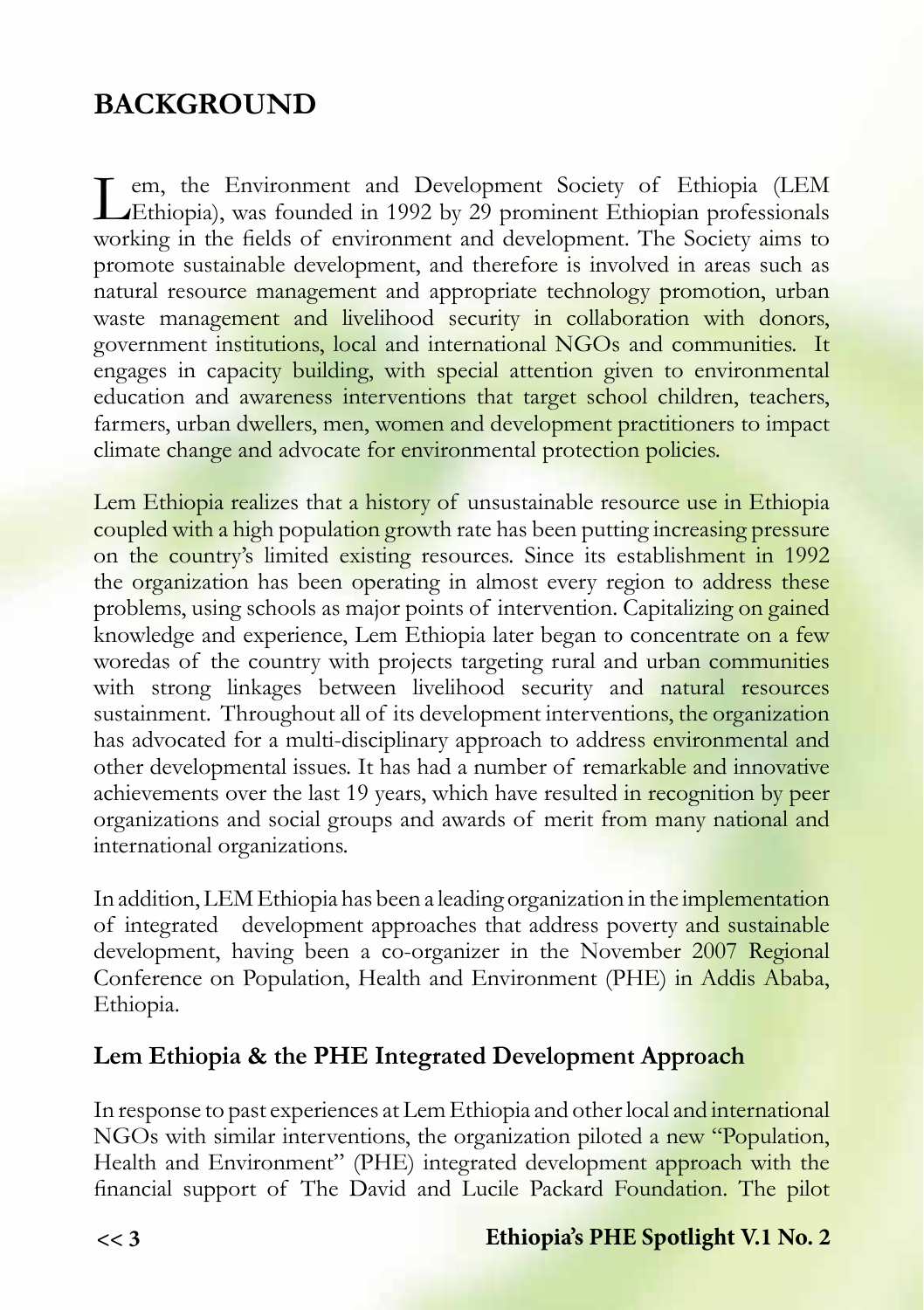project was initiated in the highlands of Harro Boki kebele of the Welmera woreda, in the West Shoa zone of Oromiya which is 30 km far away from Addis Ababa. The highlands of Ethiopia accommodate more than 60% of its human population and more than 40% of its livestock1: population, health and the environment (specifically natural resources) are particularly interlinked and threatened in this area, and need an integrated, multi disciplinary approach to address them. The pilot program was tested in Harro Boki from 2002- 2004 and again from 2005-2007. During this time there were more than 400 households in the kebele, but the project focused on 34 households of "model farmers" (30 male and 4 female) who served as champions for replicating project outputs in their villages. The intervention involved capacity building for natural resources management and sustainable utilization, livelihood security, health service provision for reproductive health (RH), family planning (FP) and HIV/ AIDS, promotion of appropriate technologies, and supplying of basic materials for natural resource conservation and food source diversification. For example, based on recommendations by Lem Ethiopia, 5 members of the 34 'animators' began providing family planning services after getting appropriate training from the district health center and necessary supplies from NGOs involved in local RH/FP projects.

To supplement Lem Ethiopia's work and to fill resource gaps, the organization has relied on networking and strong collaboration with local government institutions and other NGOs. Lem Ethiopia believes that, ultimately, the user and owner of any development project or program is the local community and government; it therefore does not have an office in each woreda. Instead, it uses government staff members to coordinate, monitor and implement the projects in collaboration with target communities at a local level. Its purpose is to create local development cadres while providing services to communities and rehabilitation for natural resources. Thus, although the pilot work done in Harro Boki was successful due to the contribution of many key players, Lem Ethiopia was integral in facilitating cooperation and mobilizing these players to work together for a common goal.



*Target communities engaged in soil and water conservation efforts*

**Ethiopia's PHE Spotlight V.1 No. 2 4 >>**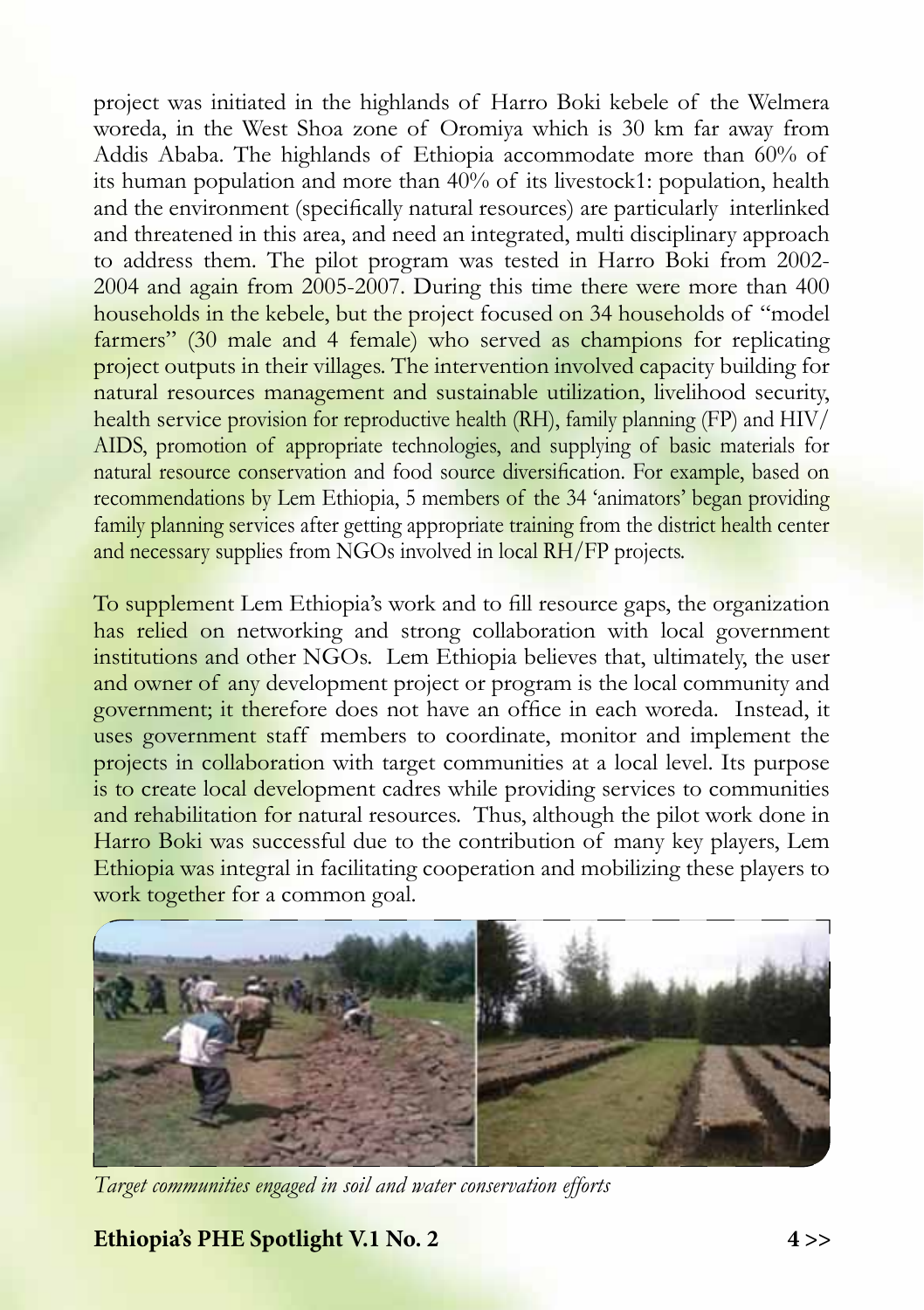Seven years after project initiation, an assessment made by Lem Ethiopia, other NGOs and the Packard Foundation<sup>2</sup> showed that it has been successful in addressing the complex problems of high population growth, poor basic health and inadequate natural resources management. At the end of the pilot project period, it was found that income had increased by more than 15% in target communities, family planning service use increased from zero to almost 40%, waterborne diseases reduced by more than 50% due to new availability of potable water, and more than 12 hectares of land were re-forested and rehabilitated with active community participation. The target communities have now organized forestry development cooperation, and have been given a certificate of ownership for these 12 hectares of land. The positive outcome of the project proves that such complex and interlinked problems can be addressed with minimal resources by using an integrated approach.

As a result of the project outcomes, in November 2007 a regional conference was held on PHE integration entitled "Population, Health and Environment: Integrated Development Approach for East Africa." The conference was hosted by Lem Ethiopia, PRB (Population, Reference Bureau-USA), USAID and its partners, including the David and Lucile Packard Foundation, and it validated the importance of the PHE integrated development approach in the region, in Ethiopia, and in other countries with similar problems of population pressure, land degradation and unsustainable resources utilization. In accordance with this conclusion, the organization currently known as PHE Ethiopia Consortium was established 3 months later.

Since the conference, Lem Ethiopia's has continued to utilize an integrated approach in many of its development interventions to replicate outcomes of the pilot project, and it has been sharing its experiences with various community groups, GOs, and NGOs. Currently, Lem Ethiopia is carrying out PHE integrated projects in Ensaro Woreda (N.Shoa Zone-Amhara region), Girar Jarso Woreda (N.Shoa Zone-Oromiya region) and Wenago Woreda (Gedeo Zone-SNNPR). The first two woreda projects are funded by the David and Lucile Packard Foundation, and the third one is funded by Sida/SLUF. These sites were selected for their special characteristics regarding population pressures, resources management practices and other development problems: all of them rely on natural resources for their economic viability. Of course, their own need and demand for the intervention has been critical for the projects' success. During the regional workshop opening session Nov. 2009, Ato Samuel Kekebo, Head of Gedeo Zone Administration has said that *" the Population Health Environment Integration (PHEI) development approach is specifically important to Gedeo Zone where natural resources depletion complementing with high population growth rate is threatening our peoples' livelihood security is one of the long term solution and thus, will be replicated in different development projects".* 

The main objective of the projects has been to contribute to the realization of sustainable livelihoods in the targeted communities, and to guarantee economic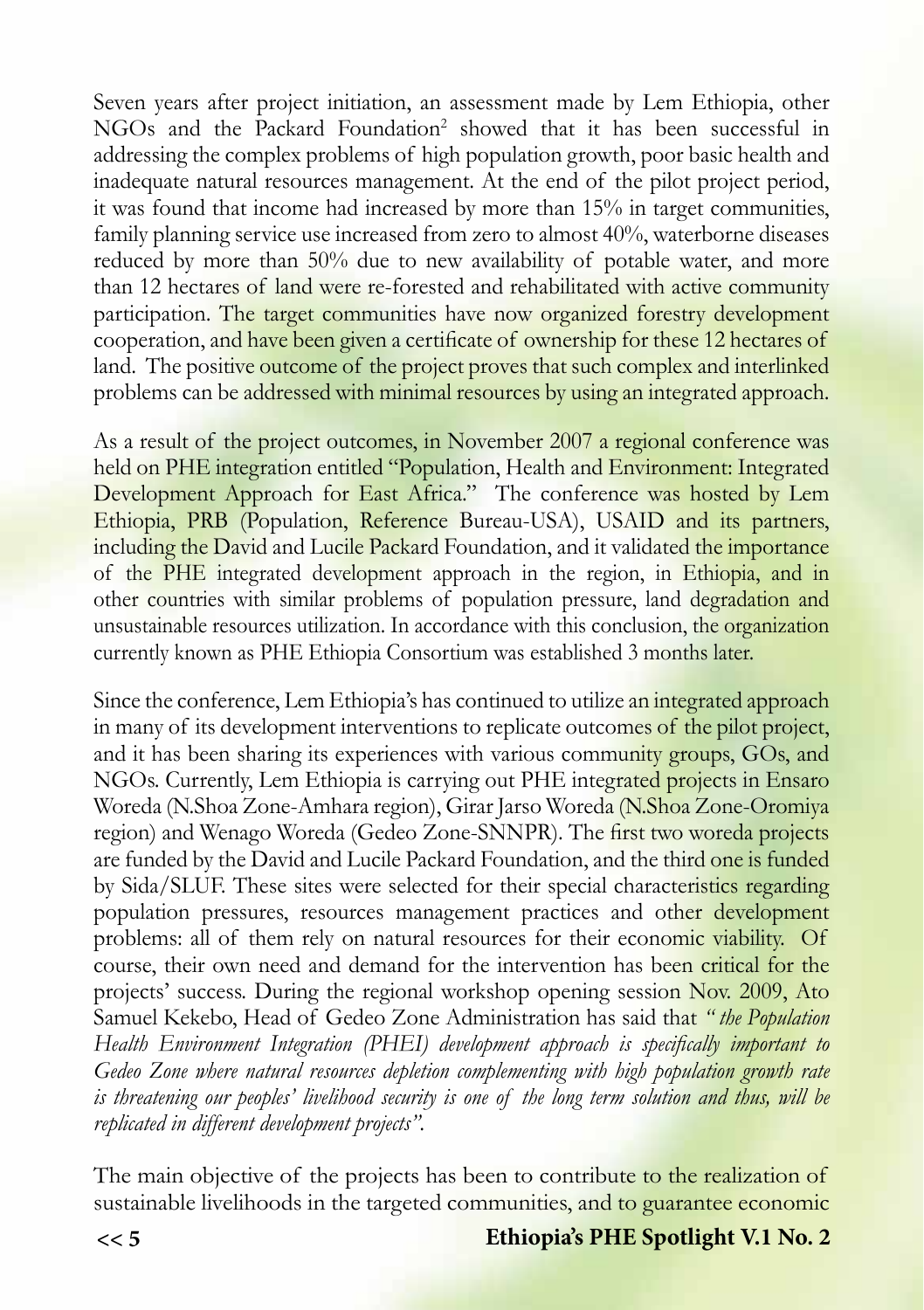efficiency, ecological integrity and social equitability through the PHE approach. All projects give due attention to model farmers (male and female), agricultural and health extension workers, teachers and students, as well as decision makers and experts at the woreda level. Overall, they benefit more than 250,000 people.



*Experience-sharing visits to Konso/Wenago for model farmers and agricultural extension workers* 

### **Major Activities in the Project Woredas**

The three woredas where Lem Ethiopia has PHE integration project sites are described in some detail as follows. Although they differ in some ways, they share the problem of socio-economic development that is highly linked with and susceptible to increasing population pressures and the unsustainable use of natural resources. Lem Ethiopia hopes to address these interdependent problems of population pressure, poverty, poor health and unsustainable environment, climate change vulnerability and natural resources management by using the PHE integrated development approach.

As previously mentioned, the main capacity-building activities carried out in the target woredas are workshops and trainings targeting model farmers, health and agricultural extension workers, teachers and students, woreda level decision makers and experts in the areas of education, health and natural resources/agriculture. All programs address natural resource management and their sustainable use, the impacts of a high population growth rate and population pressure, the role of gender in realizing sustainable development, alternative energy and the construction of resources and appropriate technologies, the role of environmental education in promoting the sustainable use of natural resources, the different techniques for enhancing agricultural productivity and natural resources conservation, climate change resilience alternative livelihoods, reproductive health, family planning and household sanitation. These activities are constantly improved as Lem Ethiopia shares experiences and best practices with program implementers in other areas of Ethiopia and the world.

#### **Ethiopia's PHE Spotlight V.1 No. 2 6 >>**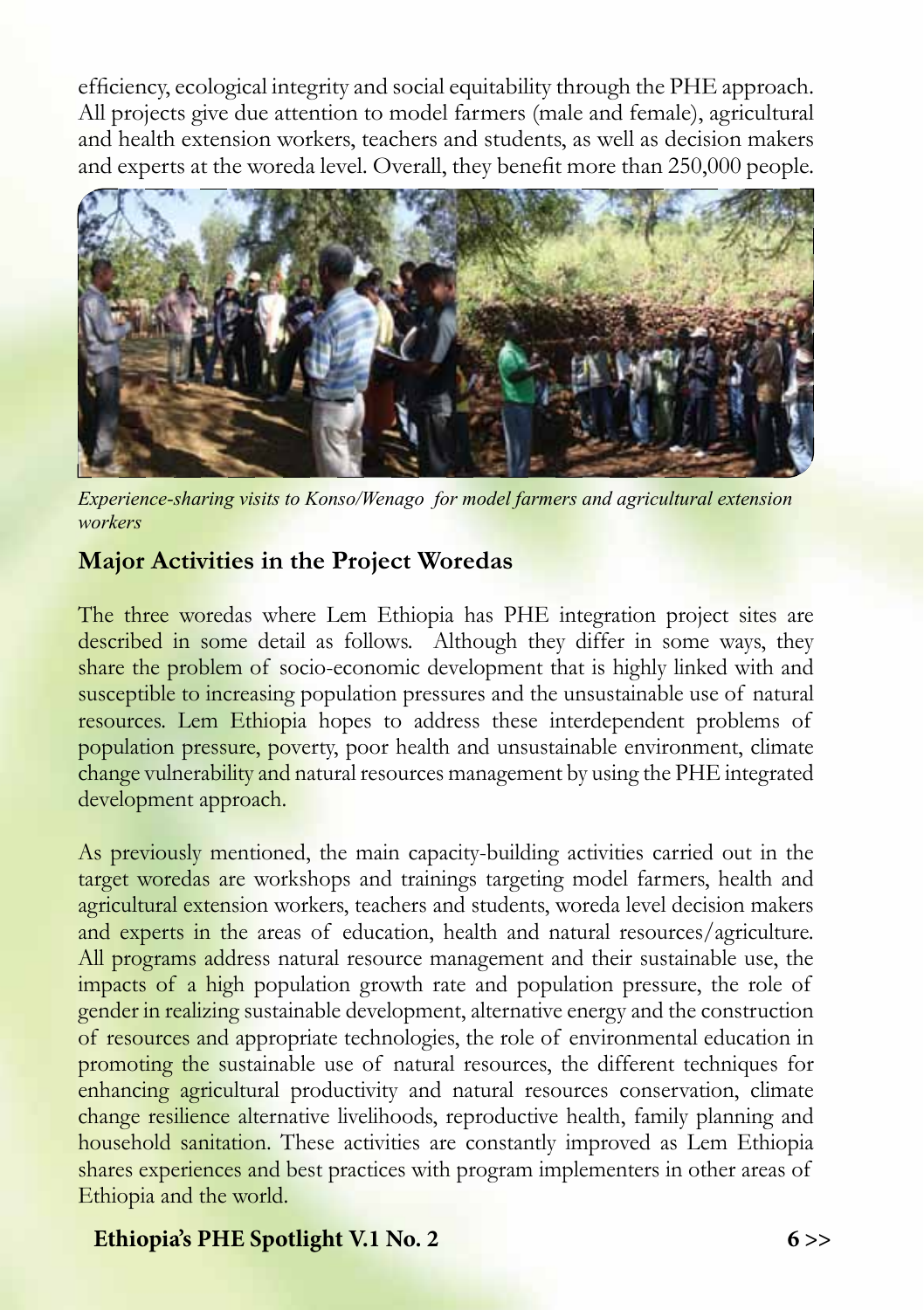# **PROJECT SITES AT A GLANCE**

## **Ensaro:**

The Ensaro woreda project is more newly established than the others (2006). The area itself is characterized by an undulating landscape, erratic rainfall, severe soil erosion and minimal arable, ploughable land. The average person owns less than a hectare of land, and most kebeles lack food security. Most people rely on livestock rearing or rain-fed crops like sorghum and teff for their livelihoods. However most of the land is unproductive due to the loss of fertile soil. Though the climate is conducive to growing root crops, this practice is not commonly used. Demographically, about 43% of the population is under the age of 0-15 years and the average family size is six<sup>3</sup>. The population density is estimated at 400/sq. km. Primary schools, health posts and agricultural development sites are available in each of the kebeles, but only a few villages have road access even during the dry season. Water for household consumption and other purposes comes from springs or rivers, but these are not sufficiently available or reliable. Within the woreda, the Lem Ethiopia project has targeted 6 out of 18 villages where these combined problems of population density and land degradation are greatest.



## **Girar Jarso:**

This woreda is in a better situation than Ensaro in terms of its relatively flatter landscape, less soil erosion, better soil fertility and more productive land. Here too the main agricultural practices include cereal crop production (teff, wheat,

## **Ethiopia's PHE Spotlight V.1 No. 2**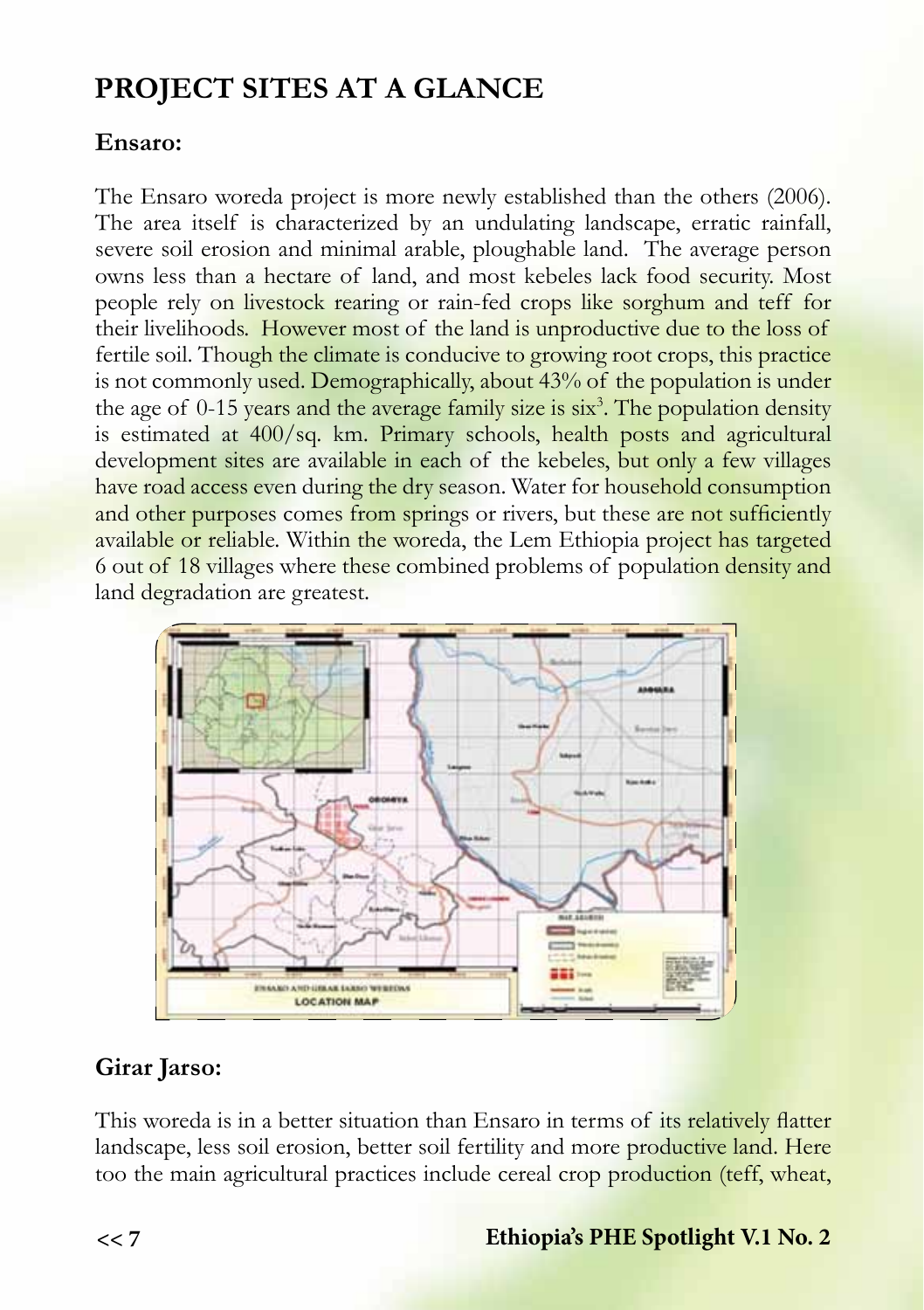barley and beans) and livestock rearing. Vegetables are also grown in backyards for household consumption. Nevertheless, most poor households do experience food shortages at times. In addition, despite the same average family size of six, it is less densely populated (350/sq. km) than Ensaro. 'Out migration' is used here as strategy to overcome the increasing stress of population pressure on the average landholding area. The infrastructure situation is also better: it is possible to reach each village by road during the dry season and to a few of them even during the rainy season. Primary schools, health posts and agricultural service centers are available in each kebele.

#### **Wenago:**

Wenago woreda is located in the southern part of the country and is well known for its gedeo-indigenous agroforestry system and Yirga Chefe Coffee production. The landscape is undulating, but it is well maintained by the indigenous agroforestry system for cash crop production. The demographic situation is also very unique: more than 30% of the population is under age 14, the average family size is more than 8, the average population density is close to 1000/sq. km (one kebele has a population density of 3000/sq.km!)<sup>4</sup> and the average landholding size is close to 0.5 hectacres. All villages are accessible by transport during the dry season, and primary schools, health post and agricultural service centers are available in each village. Here, natural resources management has been better than anywhere else in Ethiopia, and the region has not had food shortages for several hundreds of years. The famous Gedeo-indigenous agroforestry system provides the local community with sustainable produce, and the global community with an intact and precious ecosystem. Despite this, it is currently under heavy threat due to climate change and increasing population pressures. In order to protect it, Lem Ethiopia in collaboration with the communities themselves, partners, and the local and regional governments, has initiated the registration of the system as a UNESCO world heritage site. To protect and ensure sustainable benefits of Gedeo Indigenous Agroforestry System, a forum of governmental and non-governmental organizations has initiated an appeal for the registration of this indigenous system. The forum believes that this indigenous system is serving as a carbon sink, although it has not been well studied and measured.

It has had project sites in 8 target kebeles since 2007, with the support of SIDA/SLUF.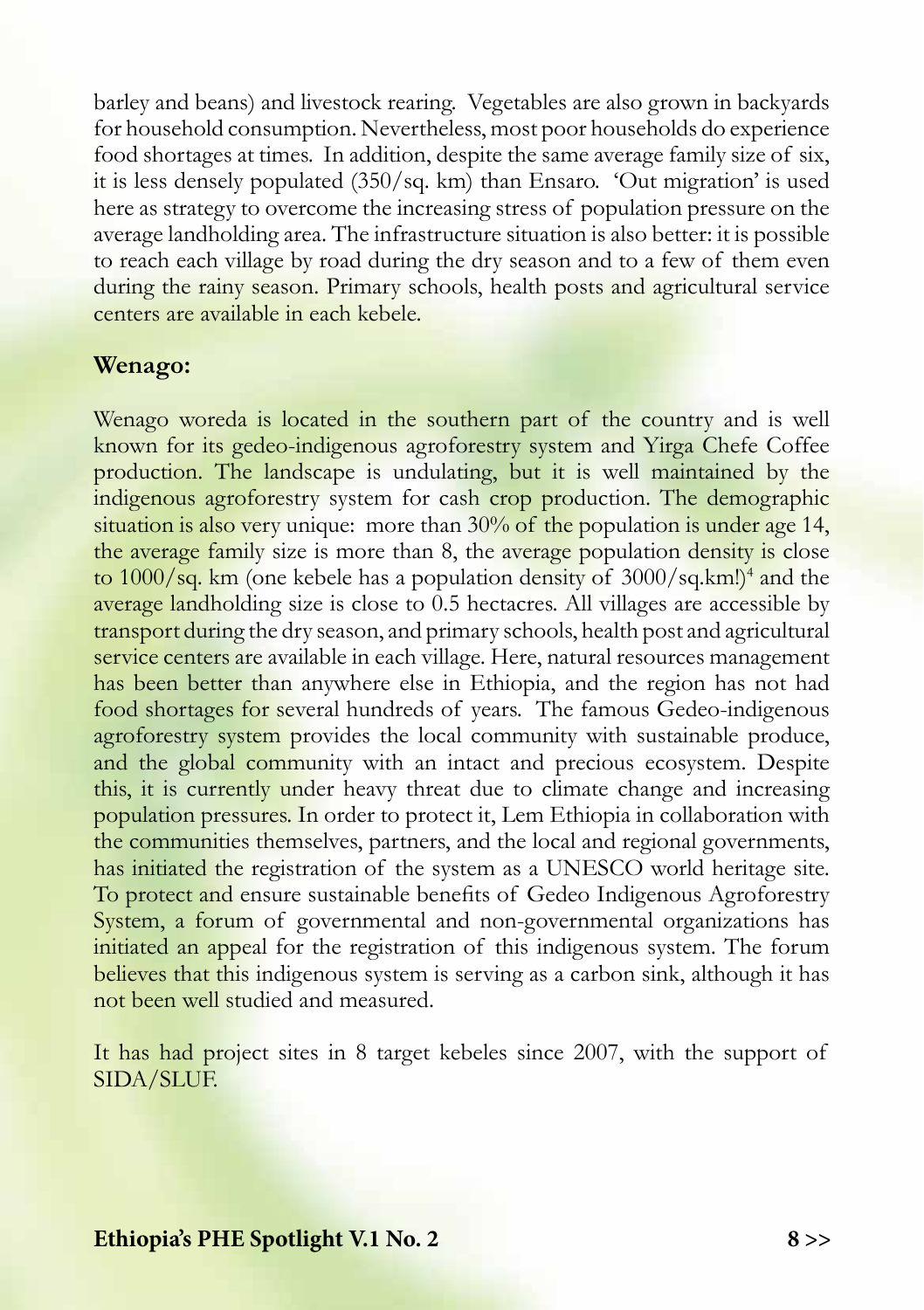

In order to disseminate the knowledge and experience gained from the above activities, Lem Ethiopia demonstrates technologies and lessons in villages based on the needs of target communities, with materials and technical support provided in conjunction with government development programs. The purpose of this is not only for demonstration, but also to address some basic things that target communities need in order to comply with advised natural resources management practices. These include food security, nutrition, sanitation and maternal and child health through interventions such as the promotion of energy saving mud stoves and the introduction of alternative livelihoods. In addition, how the community can adopt and build resilience to the climate to impact.

To better understand the link between baseline resource carrying capacity, climate change vulnerability and high population pressure, Lem Ethiopia conducted research, and presented it for validation to academicians, researchers and social anthropologists in November 2010. Comments made by participants of the validation workshop are being taken into account, and results will be shared with Lem Ethiopia's partners and beneficiaries. Participatory planning and monitoring and evaluation have also been carried out to improve performance and the quality of services and to build eventual confidence and ownership of the project by the target communities and local government offices.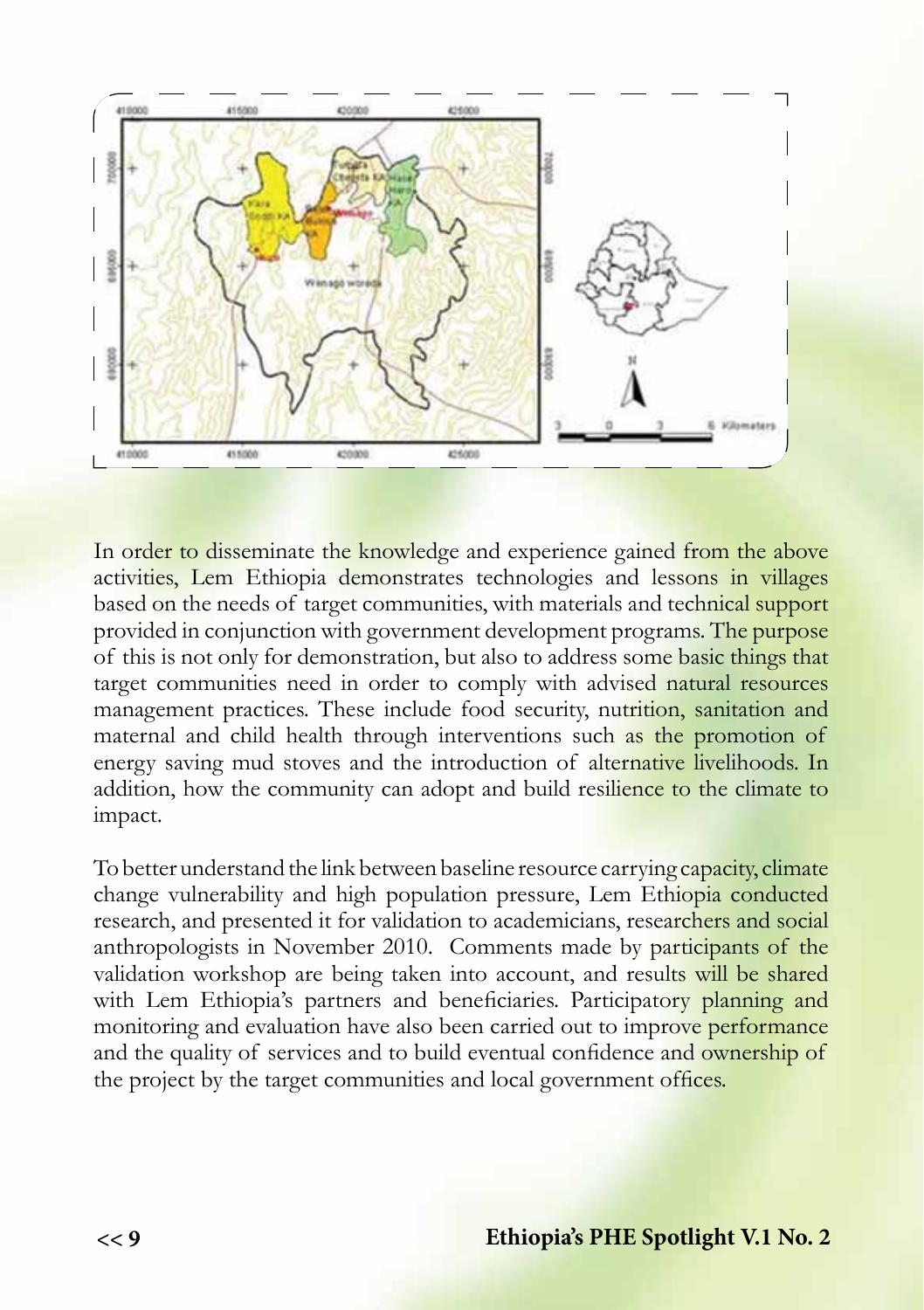

*Top: Wenago women undergoing training on income generation, RH/FP* & *natural resource management*

Bottom: Model farmers, agricultural  $\dot{\mathcal{C}}$  health extension workers learning *about appropriate technologies in Ambo*

**Ethiopia's PHE Spotlight V.1 No. 2 10 >>**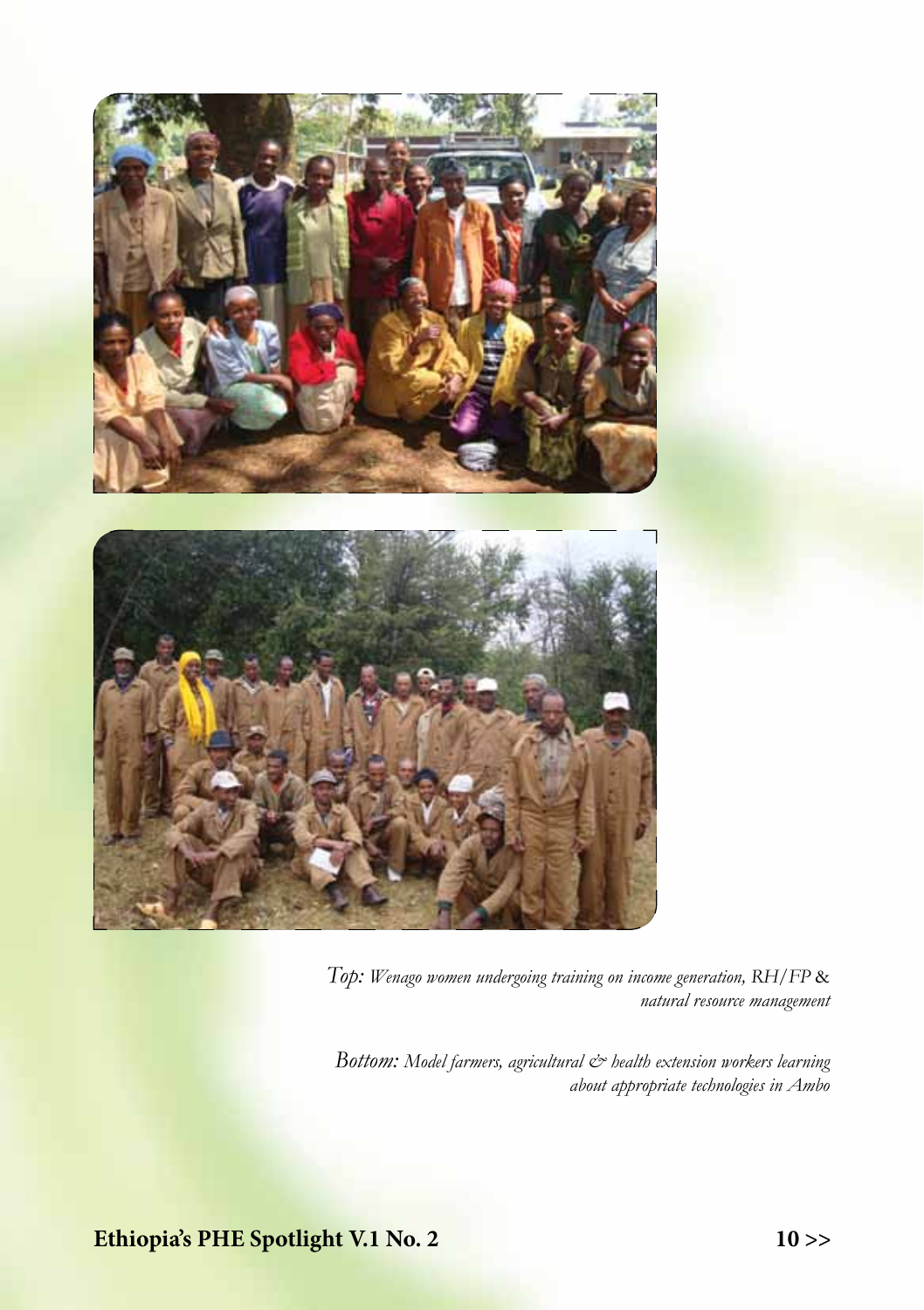# **PROGRAM ACHIEVEMENTS**

The three PHE integration projects of Lem Ethiopia have been under implementation for only two years thus far. Although it is difficult to measure long term impacts during this short period of time, the project has attained a number of achievements in some of the following areas:



*Adde Elfinesh and her husband Obbo Ketema*

**RH/FP:** According to baseline reports from the target communities, RH/ FP services were initially used by 14% of reproductive age women in Ensaro, 18% in Girar Jarso, and 25% in Wenago. As the result of Lem Ethiopia's PHE capacity-building activities conducted for model farmers and agricultural and health extension workers (with government partnership), RH/FP issues were addressed jointly, with a corresponding increase in family planning service usage to almost 65% in the Ensaro and Girar Jarso woredas and more than 80% in Wenago over the last two years!<sup>5</sup> Lem Ethiopia was responsible for promotion and awareness activities, while services were delivered mainly through existing government health posts. According to W/rt Asnakech, a health extension worker in Geza Washa kebele, Lem Ethiopia's PHE approach has reduced her work load, as model farmers and agricultural extension workers are sharing the task of disseminating health messages. RH/FP and HIV/AIDS information has now reached almost all target communities, in addition to hygiene and sanitation services. Accordingly, as reported by target communities during monitoring (though we lack actual figures), disease prevalence has significantly decreased. In addition, more than 400 households have constructed energy saving mud stoves and are using them for cooking. Families report that this not only reduces fuel wood consumption, but it also frees mothers and children from the harmful health effects of smoke inhalation.

#### **<< 11 Ethiopia's PHE Spotlight V.1 No. 2**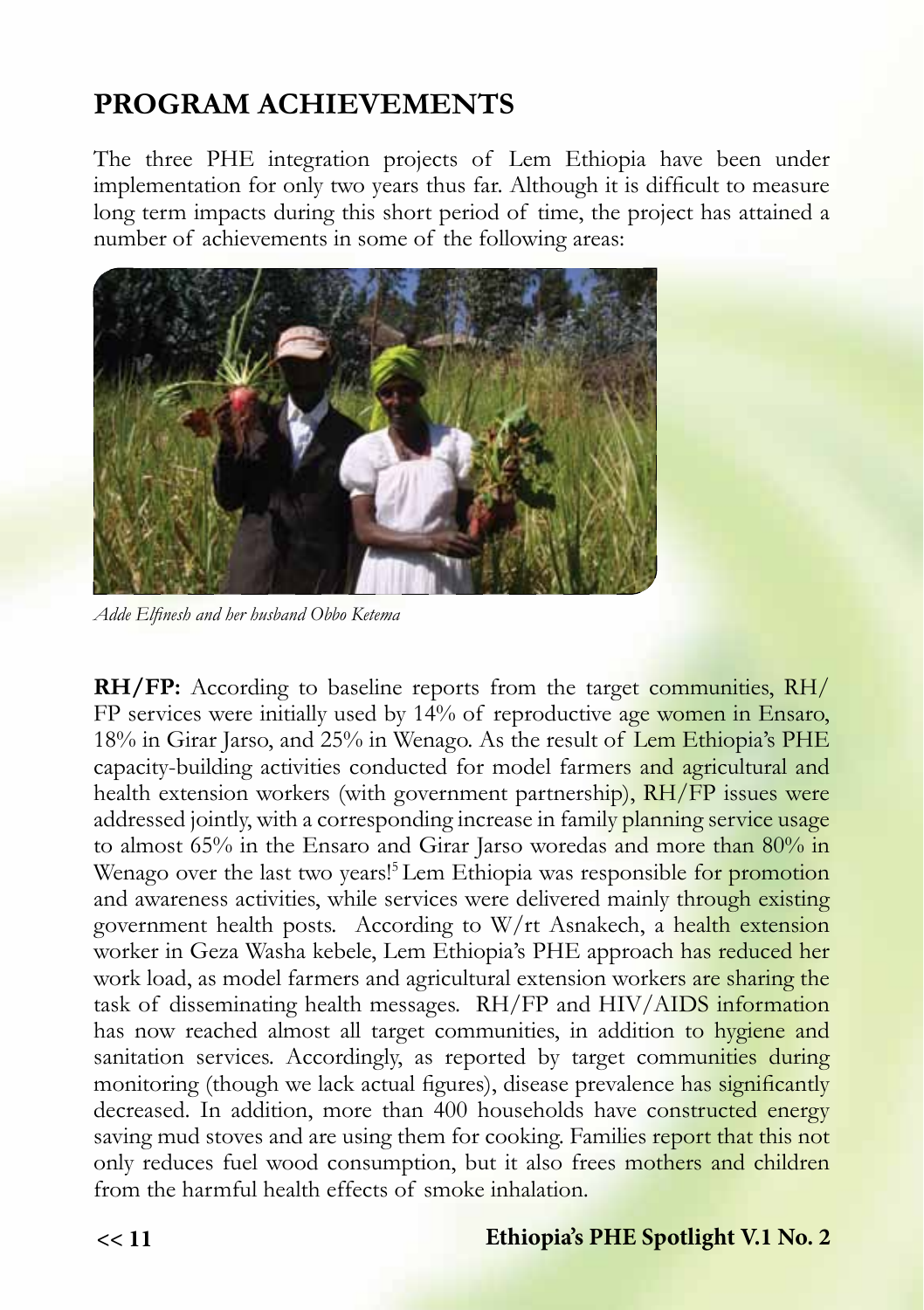*"I was lacking knowledge about RH/FP until I gave birth to my 8th baby. I was giving birth year after year. But now, though we are of reproductive age, my husband and I have decided to have no more children as we are aware of the impacts of having such a large family on our own lives and on our community. I now not only use family planning services, but I also share my knowledge about the benefits of FP with other women in our kebele."* 

-Adde Elfinesh, community member of Girar Geber kebele, Girar Jarso

**Food security:** In addition to introducing techniques for agricultural production, soil and water conservation and livestock management, Lem Ethiopia has also started to introduce improved varieties of fruit trees, Enset and root crops to target communities, depending on their climate. This will hopefully result in more sustainable crop production in the future, thus enhancing food security.

In Girar Jarso, despite relatively higher land productivity, households still struggle to satisfy their food demands each year. As previously described, soil productivity is declining due to fertility loss and climate variability, and the number of dependents in each household are also increasing. It is difficult to procure additional farmland and, thus, it is necessary to find alternatives livelihoods for many of the youth. More than 15 million people in the south and southwestern part of Ethiopia depend on Enset for food. This crop can yield more than 250 quintal per hectare<sup>6</sup> and it is drought resistant. It is therefore recommended as a best option in terms of food security and climate change adaptation by target communities and local experts. In addition, highland fruits like apples are recommended based on prior Lem Ethiopia experiences in other kebeles of the same woreda, where target farmers yielded more than USD 200 from 10 apple trees. In accordance with these recommendations, Lem Ethiopia provided the necessary training of trainers (ToT) for selected model farmers and agricultural extension workers. After carefully laying the necessary groundwork, more than 3000 Enset and 600 apple seedlings were distributed to 66 model households, and all have survived to date. Lem Ethiopia and Woreda experts are providing follow-up and technical support.



*Top: Enset seedlings for distribution Bottom: Enset three months after plantation*

**Ethiopia's PHE Spotlight V.1 No. 2 12 >>**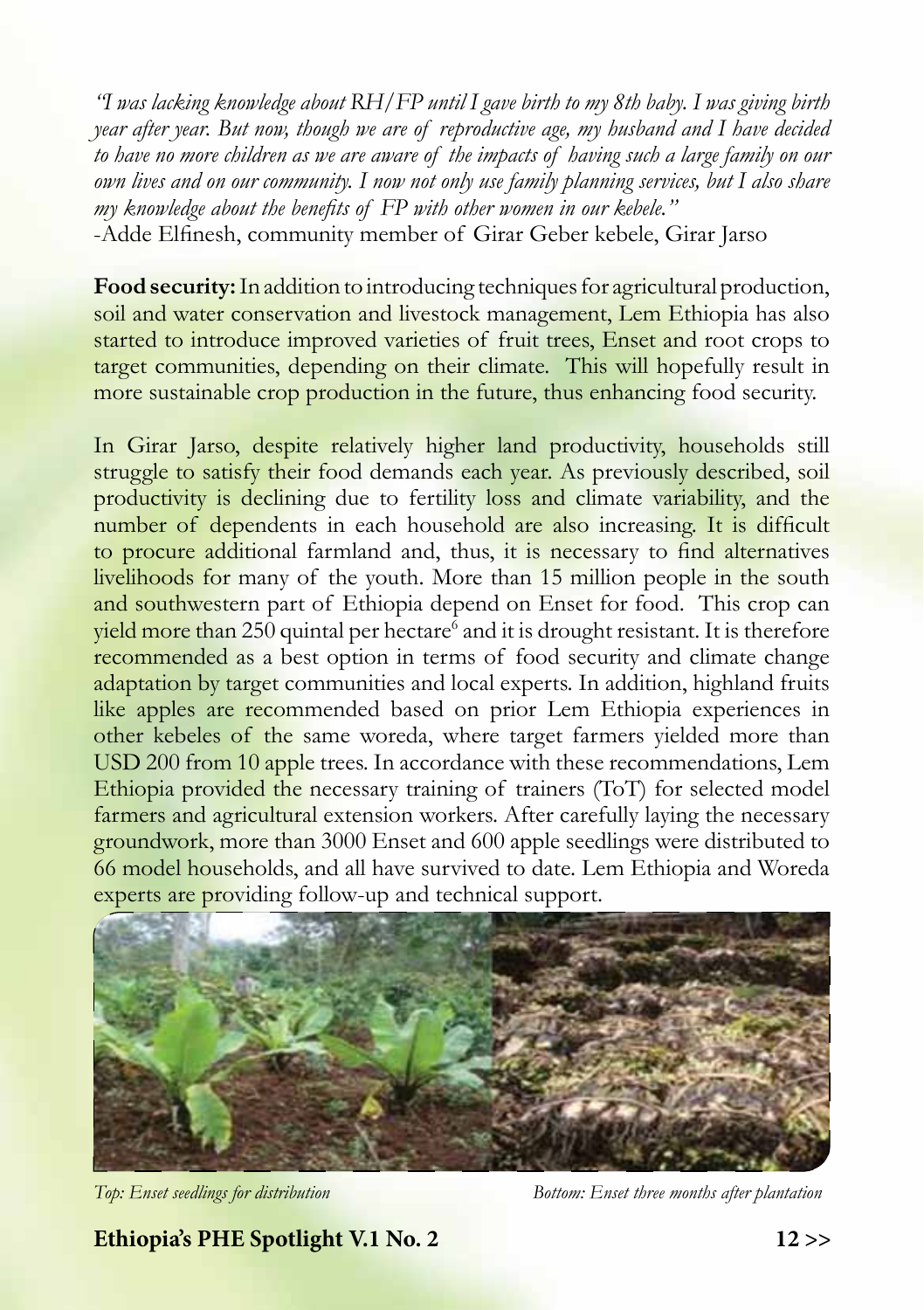In addition, more than 50 kg of multipurpose tree seeds, 15 kg of vegetable seeds and various farm tools were provided to target communities. Overall, over 2.5 million tree seedlings were produced by government and community tree nursery sites in the six target villages of Girar Jarso. These were planted on homestead and communal lands allocated as closure areas, and the survival rate thus far has been more than 60%.

Ensaro woreda has had similar progress. Here, more than 1000 improved and grafted mango seedlings were distributed to 66 model farmers and their neighbors in the target villages. A trial was also started using cassava (another drought resistant root crop), and its results are pending. Lem Ethiopia also plans to introduce Enset and other root crops to some of the villages where the environment is suitable and when social acceptance is gained. Overall, 66 kg of tree seeds, 100 kg of polythene tubes and different types of farm tools were distributed through the Lem Ethiopia project, and more than 1.5 million tree seedlings were raised and planted on private and communal lands. Here, however, the survival rate is low (close to 40%) likely due to moisture stress**<sup>7</sup>** .



*Grafted mango and vetiver grass clumps ready for distribution*

As mentioned previously, the farming practices in Wenago woreda are in line with natural resource conservation efforts. In the past, these communities had plentiful food, but these days the situation is worsening due to climate change and declining land productivity, in addition to growing population pressures. Capitalizing on local knowledge and experiences, the Lem Ethiopia project has strengthened Enset cultivation in this woreda by supplying seedlings from highlands to the target communities.

Although the reason remains unclear, Enset seedlings are no longer naturally produced in target communities. Most of our scientists believe that this is due to climate change affecting the growing zone of different plant species of plants. To compensate, more than 40,000 Enset seedlings, 3,400 improved and grafted mango seedlings, and 1,200 quintals of Godere (Kolacacia Esculenta) were

#### **<< 13 Ethiopia's PHE Spotlight V.1 No. 2**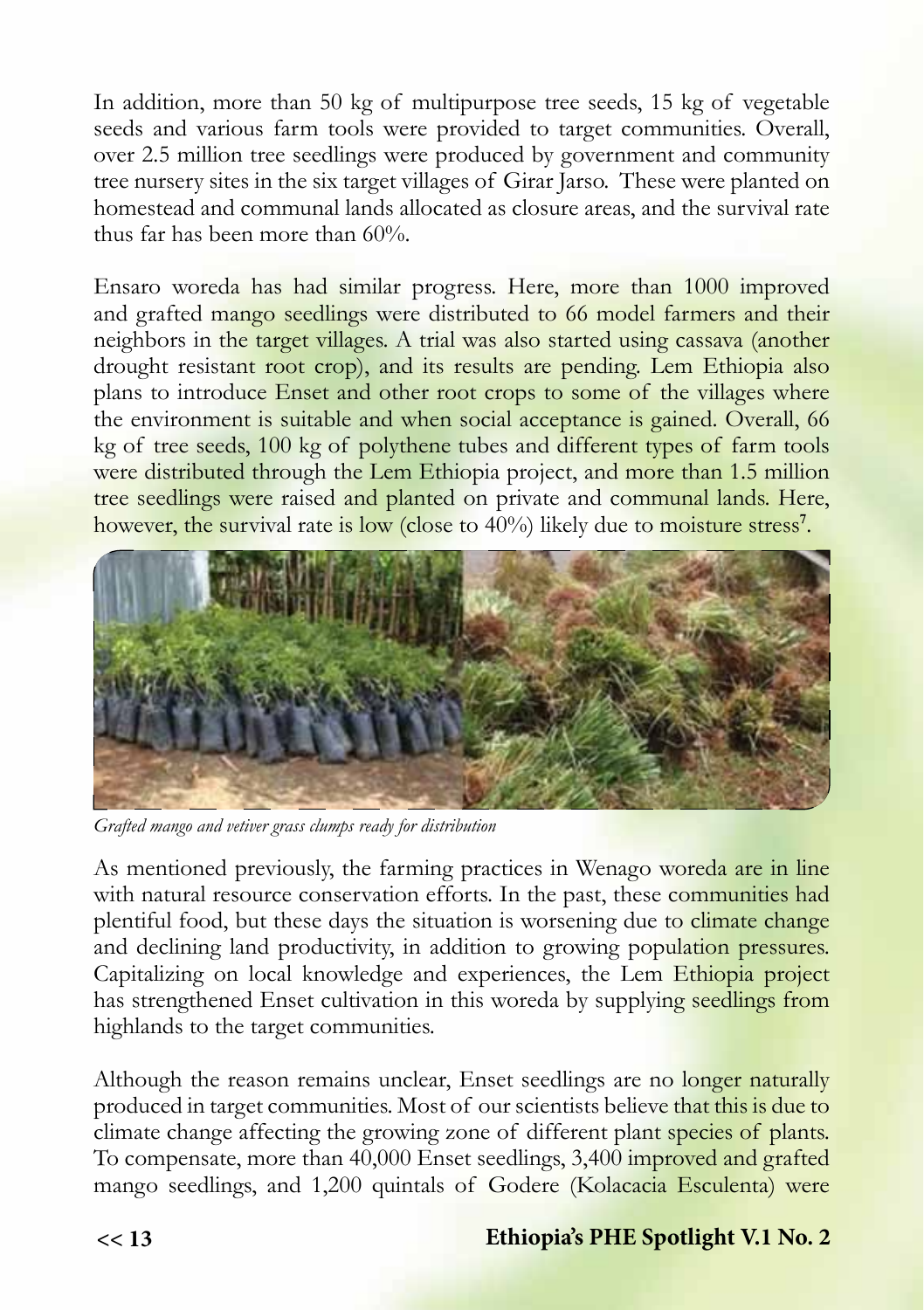distributed to meet food needs. In addition, 120 low income women were also provided with 40 modern mud beehives, 600 bullet chickens, more than 30 kg of vegetable seeds and many farm tools along with the necessary skill development trainings on income generation, RH/FP and household management. The target women have started to generate significant income using these new skills and tools and have already established savings and credit associations. Finally, several soil and water conservation activities have been undertaken as well in the target kebeles, to hopefully improve agricultural productivity in the future.





**<<** *simple molds for bricks to make houses, bee hives and energy saving stoves*



*<< female program beneficiaries with new means to increase household income*



*Community efforts to overcome soil erosion problems*

**Ethiopia's PHE Spotlight V.1 No. 2 14 >>**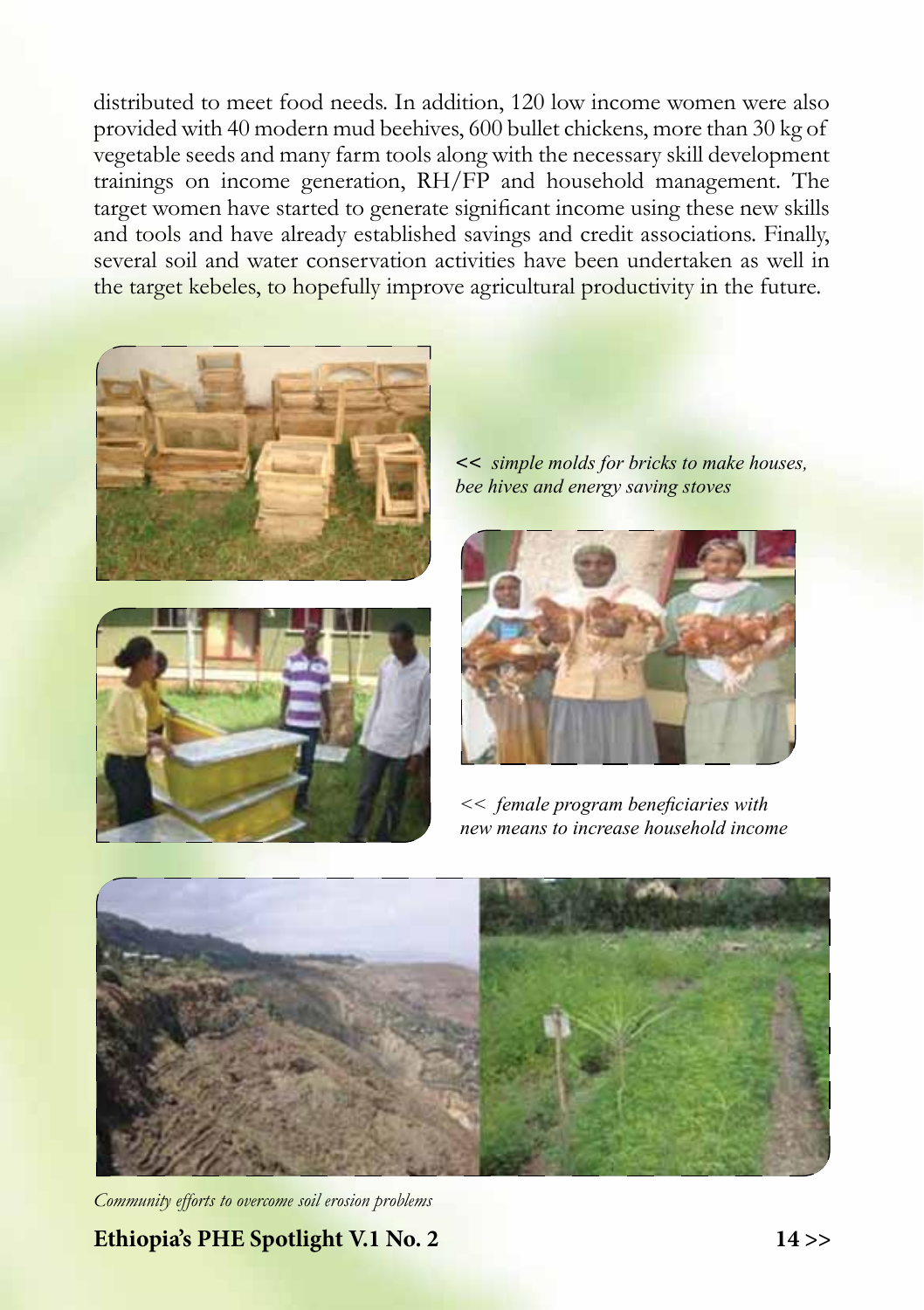Research on the link between baseline resource carrying capacity, climate variability and population: as there are a number of debates about the relationship between population growth and resource carrying capacity, most recently including the issue of climate change variability. Lem Ethiopia has conducted research to identify the link between the three areas in order to direct future development planning in a comprehensive and scientific way. Research in the three woredas has been completed and discussed by validation workshop participants in Addis Ababa and Dilla. Incorporation of comments and editing of the report are currently underway, and results will soon be published and shared with relevant stakeholders, as it streangthens to scale up and the community adaptation process.



*Model farmer Obbo Mulugeta, with his first child and apple tree*

*"If I am not sharing the knowledge and experience that I have gained with other people, life has no meaning, and the well-being of the next generation is not guaranteed. Lem Ethiopia's PHE integration approach is strengthening our capacity to optimally utilize our resources in a sustainable way."*

- Obbo Mulugeta, model farmer in Girar Geber Kebele

It is important to recognize that these successes could not have been achieved without government and target community collaboration and support. In addition, Lem Ethiopia is a member of networks such as PHE Ethiopia Consortium and SLUF. Their contributions in terms of information sharing and resource mobilization have been essential to our success.



*Adde Desta, though 80 years old, helps her community and Lem Ethiopia efforts through vegetable gardening*

*"Although I am eighty years old, and I might not eat the fruits of what I sow, I will do my best until the end of my life. I am highly inspired with what Lem Ethiopia is doing to address our local problems in different ways. I will try my hardest to help the younger generation learn from my experiences."*

-Adde Desta Alemu, Girar Geber Kebele

**<< 15 Ethiopia's PHE Spotlight V.1 No. 2**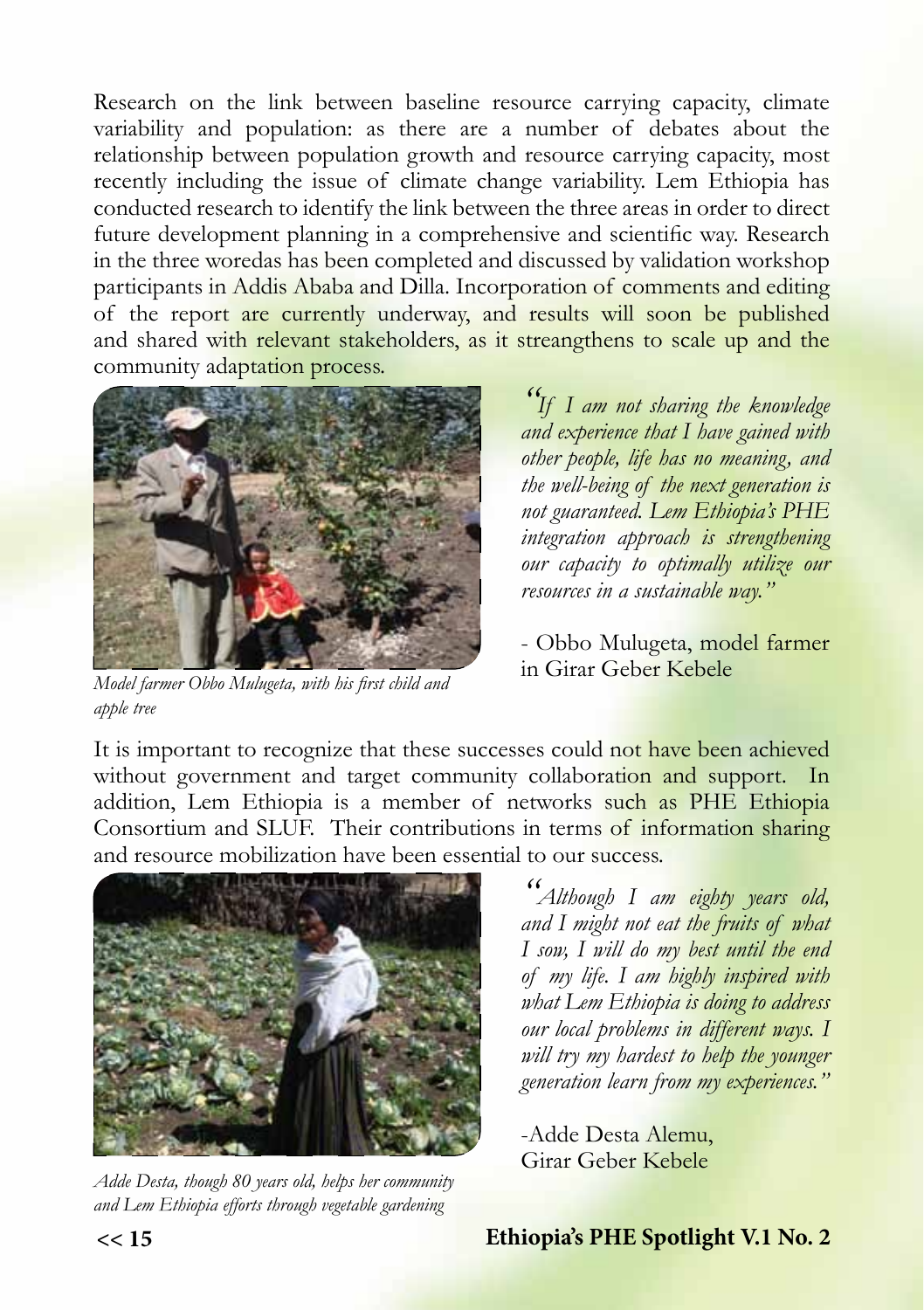## **PHE Achievements:**

- • An increase in conceptual understanding about the PHE integration development approach and its benefits by target woreda-level decision makers, experts, agricultural and health extension workers and model farmers. They now have a common goal and increased confidence about the possibility of PHE integration
- An increase in the number of reproductive age women using RH/FP services by more than three fold,
- New use by more than  $50\%$  of target communities of energy saving stoves, with a number of others showing interest in using them. It is reported that, in those who are using the stoves, their overall health is improving,
- An increase in income for women in the Wenago woreda by more than 5% (this is expected to increase after two years by 20% more),
- Trends indicating that future livelihood security will improve significantly in target communities as the result of new knowledge and experience, plantation of trees, Enset and root crops, and other activities that will support community livelihoods, and climate change resilience.
- The importance of the ownership of the communities and the strong partnership with DA's, HEW and other government institutions.
- The establishment of the PHE Ethiopia Consortium (PHE-EC), which is Lem Ethiopia's strongarm for the promotion of the PHE integration approach and for sharing resources: This is among the remarkable achievements to be mentioned here. It is not only Lem Ethiopia that is benefiting the most from PHE-EC, but also all development actors including the government, NGOs and target communities.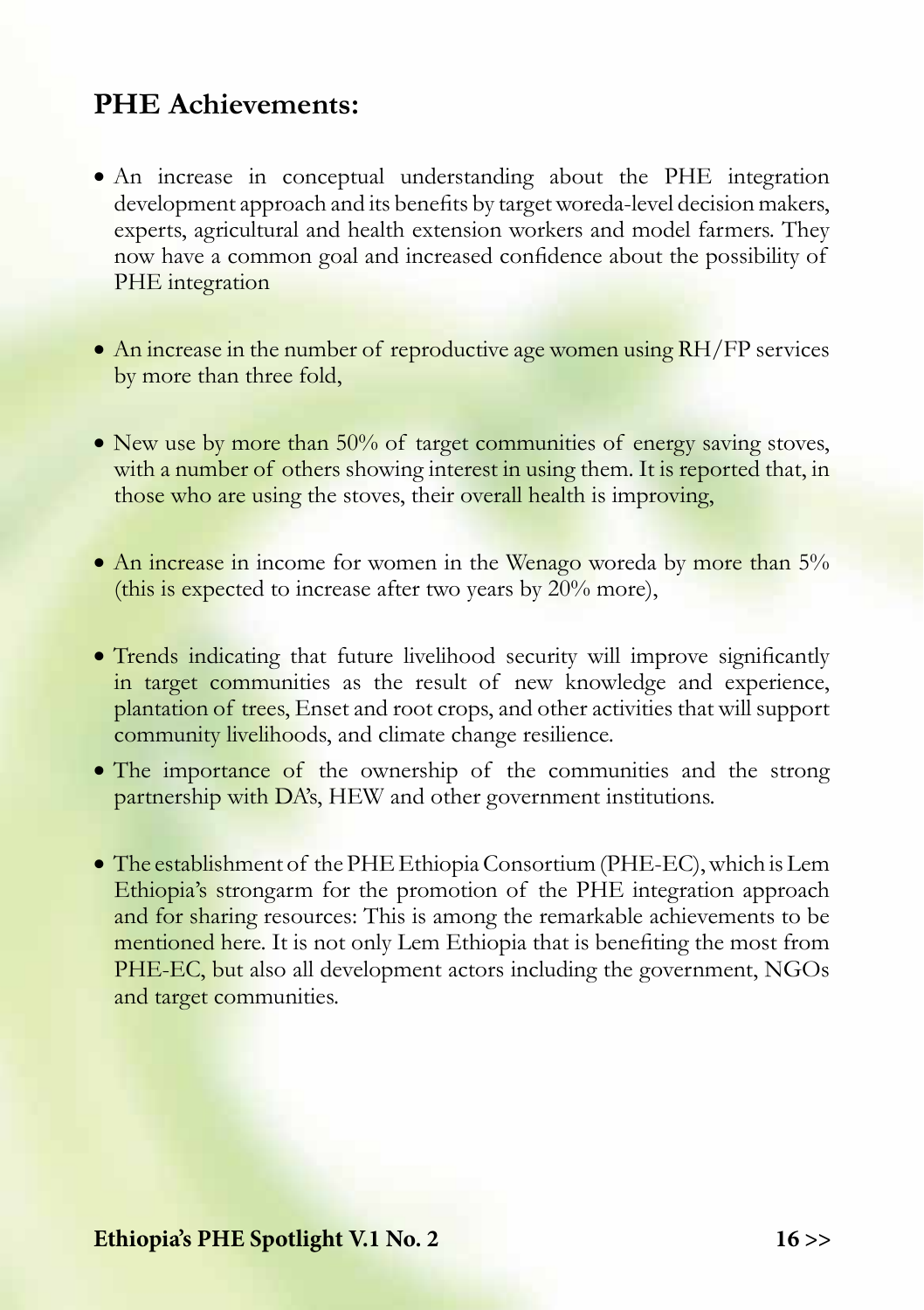# **PROGRAM CHALLENGES**

The natural resources and livelihoods of our rural communities are being depleted at an alarming rate. Due to resource limitations for all development institutions and practitioners, including Lem Ethiopia, interventions are restricted in their ability to reach a wide target area and to be implemented over a long period of time. For example, rural communities are aware of the negative impact of large family sizes on their ability to satisfy household needs, and they are therefore willing to get RH/FP services. However, the limited skills of health extension workers, the limited available contraceptive options, and the lack of skilled medical practitioners close to each village pose a challenge. Thus, some women are discouraged from continuing to frequent service centers.

The other big challenge is the unpridictable nature of the climate change and the magnitude of its impact.

In addition, there continues to be some misunderstanding regarding the PHE integrated development approach among some development actors. This is a serious issue that requires future attention and interventions by stakeholders.

#### **LESSONS LEARNED AND THE WAY FORWARD**

An integrated PHE approach to development has become increasingly important over time as we experience a decline of our ecosystems, high population pressures on communities to use resources unsustainably, and persisting levels of poverty. As local development problems are complex, it is more effective and efficient to address them via a multi-disciplinary approach focusing on livelihood, health (RH/FP, hygiene and sanitation) and natural resources management. Education and participatory problem identification, planning, implementation and monitoring and evaluation are all critical to achieving the intended goals of improving communities, ecosystems and livelihoods. To be successful in addressing these issues, it is essential for the different development actors in Ethiopia to work together to utilize our limited resources to maximize development outputs and benefits as efficiently as possible. For example, Lem Ethiopia uses existing government offices and experts to conduct woreda-level work, instead of running local offices. It invests in GOs and NGOs involved in service provision, rather than providing these services alone. As we share our experiences with others, we also learn through networks that widen our scope of thought. The learning process is both vertical and horizontal, and includes target communities. Efforts should be aligned with local knowledge and experiences, and should apply appropriate technologies through intensive capacity building activities. Such strong networks and links between stakeholders are one of the main reasons that Lem Ethiopia has been able to attain its intended objectives.

#### **<< 17 Ethiopia's PHE Spotlight V.1 No. 2**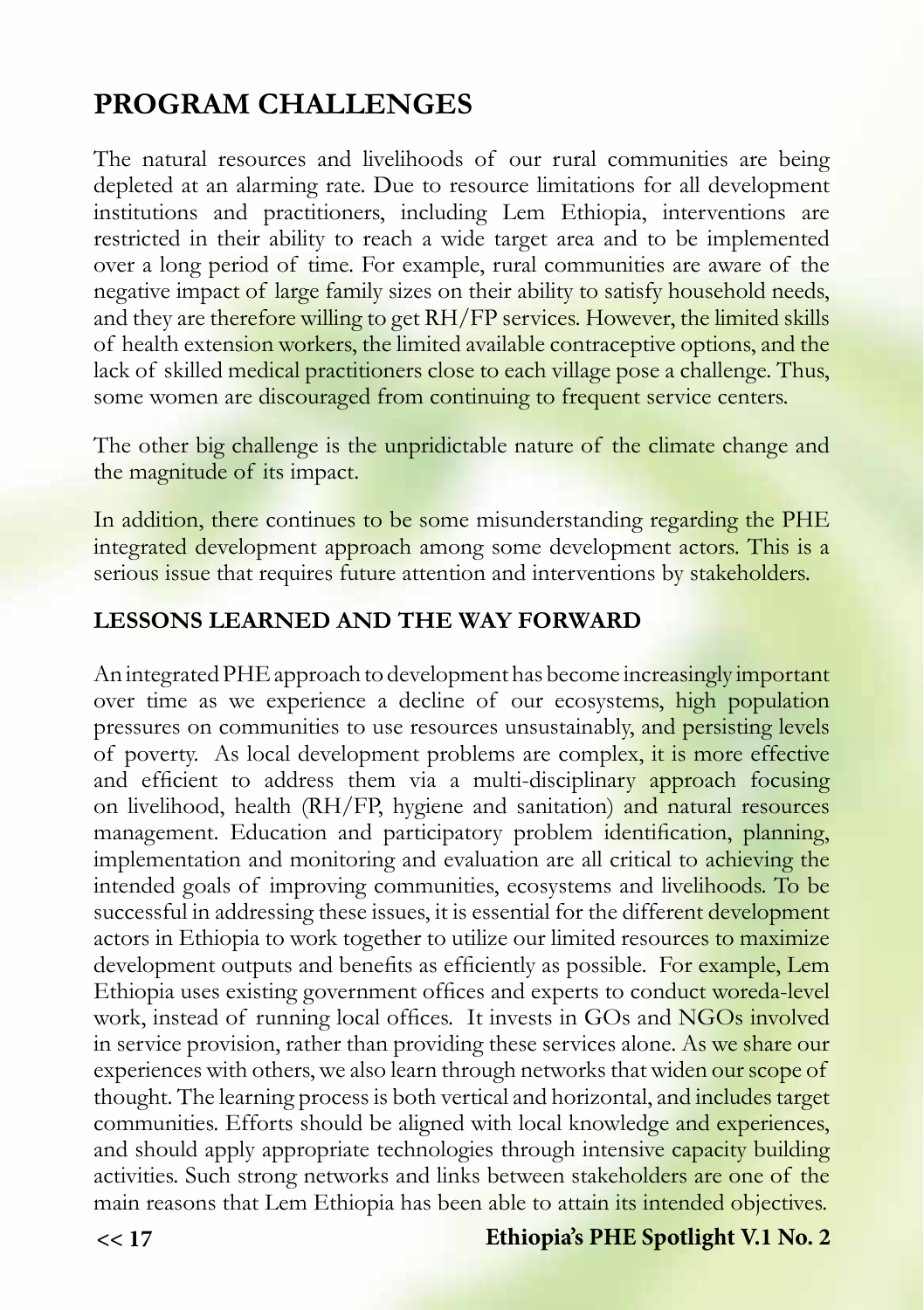*"Bringing together the different stakeholders (from the government, community, schools and others) has made the Lem Ethiopia project and the PHE integration approach meaningful."* –Ms. Jeanne Lewy, Planned Partenthood Federation America, USA , participant of the Packard Foundation grantees meeting, Feb 2011



*Regional workshop on maintaining the indigenous agroforesty system, with government, NGO and community participants*

For program success, it is also essential that developmental actors and target communities have a solid conceptual understanding what the PHE integration approach is. As mentioned previously, this continues to be one of the challenges that Lem Ethiopia faces in implementing integrated projects successfully. PHE Ethiopia Consortium is doing a very good job of promoting and mainstreaming the PHE integrated approach, and should continue to be supported in the future to further our collective progress.

Overall, interventions by Lem Ethiopia and its partners have achieved remarkable things within a short period of time. However, this work is merely a drop in the ocean when one considers the complexity and magnitude of the problem at hand. More hard work is needed on the part of the government, NGOs, communities and donors in order to replicate successes and bring our country out of desperate poverty. In order to make this work a success, it is essential to approach developmental problems in an integrated manner, rather than in a sectoral one.



*What will be the fate of these children if their agroforestry system continues to be disrupted?*

**Ethiopia's PHE Spotlight V.1 No. 2 18 >>**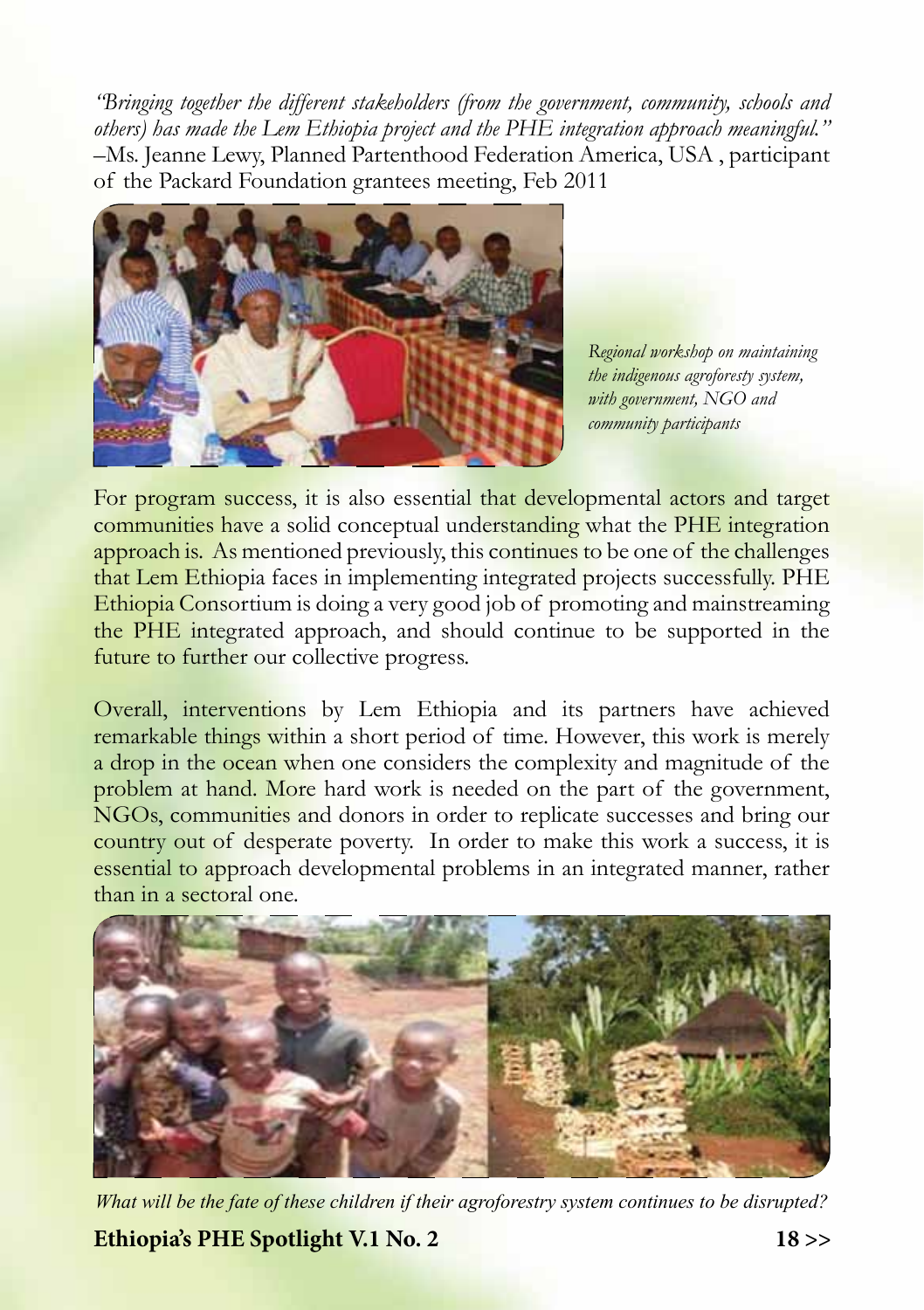## **INTERVIEW WITH**

## **ATO MOGUES WORKU TECHANE**

#### **PHE: Please introduce yourself.**

**Ato Mogues:** My name is Mogues Worku Techane. I am married and the father of two children. I am the Executive Director of Lem, the Environment and Development Society of Ethiopia. I received a BSc in natural science in 1993 and a BA in Development Management from A.A.U & Alpha University College in 2008. I also have an Advanced Diploma in Advanced Watershed Management from Sweden in 1999, a Post Graduate Diploma in Development from 2009, and have attended a number of short term training in the areas of natural resource



management at the local and international level. I joined Lem Ethiopia as a volunteer in July 1992 and continued in this role up to 1993. Since January 1994 I have been a member of the regular staff in different positions and since 2002 promoted to executive director position.

#### **PHE: How was Lem Ethiopia established, and when?**

**Ato Mogues:** Lem Ethiopia was established in March of 1992 as a citizens movement in the area of environment and developments by prominent Ethiopians and high proffessionals including H.E. Girma W/Ghiorgis, President of the FDRE and current Patron of Lem Ethiopia.

#### **PHE: How does President Girma Woldegiorgis contribute to your organization?**

**Ato Mogues:** His Excellency Girma W/Ghiorgis's contribution to Lem Ethiopia is enormous. Some of his most important contributions include his role in advocating for the environment and development to be prior agenda in Ethiopia when he meets with national and international officials, /heads of states and dignitaries as everybody watch through television and listen to radio. Among his famous advocative role is "two trees for a person" during the Ethiopian Millennium which strongly encouraged the country and the people to focus on environmental issues, which highly contributes to our vision.

#### **PHE: What is the meaning of the Lem Ethiopia logo?**

#### **<< 19 Ethiopia's PHE Spotlight V.1 No. 2**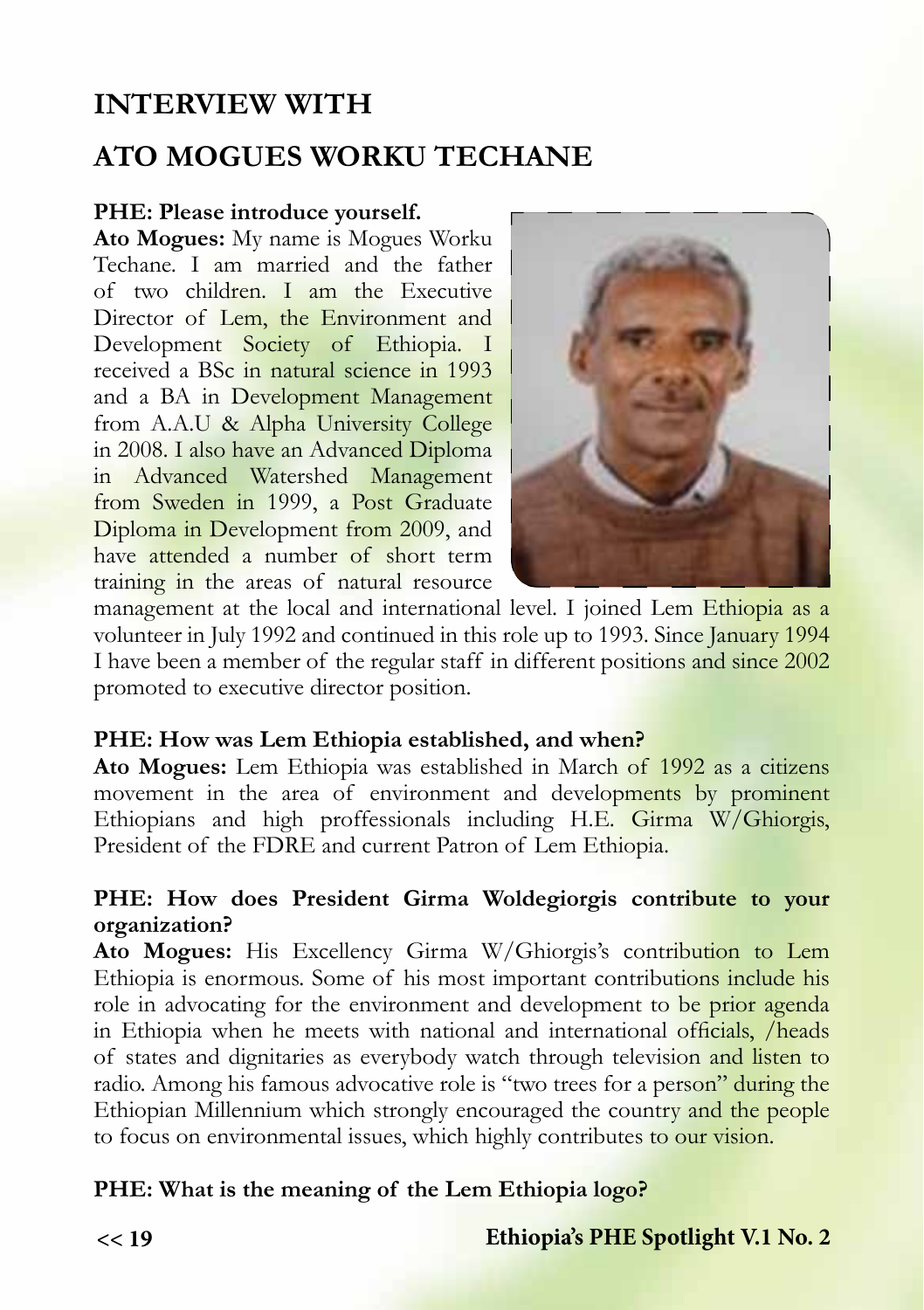**Ato Mogues:** The logo of Lem Ethiopia is the colobus monkey, which is a very peaceful animal whose livelihood depends on forests with diverse species of trees and shrubs. The colobus monkey in the logo is sitting on dry branch of a tree, which may soon break and cause the monkey to fall. This symbolizes the precariously unsustainable current management of natural resources in Ethiopia- if it continues this way, the fate of mankind will be the same as the monkey.

#### **PHE: Who are the organization's board members?**

**Ato Mogues:** The Board members of Lem Ethiopia are elected by the General Assembly. Currently Lem Ethiopia has 7 members of the Board of Directors, two of whom are female, who are contributing highly in the development of the organization.

#### **PHE: What is the special approach that you have to PHE integration?**

**Ato Mogues:** Lem Ethiopia has specialized in applying the PHE integrated development approach from household level to Woreda and Zonal institutions from concept up to addressing foodsecurity, health and natural resources conservation and its sustainable utilization. On the other side its partnership modality with government partners is unique that has given the opportunity to share government staff, office, motor bike and cars as its own resources.

#### **PHE: What is your relationship with the government and community?**

**Ato Mogues:** As our main purpose and interventions are highly interlinked with socieo-economic development and sustainable utilization of natural resources, our relationship with communities, government institutions, civil societies and religious institutions is smooth and acceptable.

#### **PHE: What are the characteristics of each woreda?**

**Ato Mogues:** The three Woredas have different characteristics in terms of agro-ecology, demography agricultural practices and the indigenous knowledge. Thus, our interventions are based on existing situation or characteristics. In Wenago Woreda, our intervention has given due attention to impacts of large family size and possible options, increase conservation based land productivity with minimum environmental impact and off farm activities with special attention to women to increase household income. On the other hand in Ensaro Woreda our intervention focus on natural resources conservation that addresses at the same time the issue of food security, promotion of improved varieties of fruit trees and promotion of appropriate technologies including different alternatives of family planning options. In addition to what we do in Ensaro we give due attention to impacts of early marriage, homestead farming/ vegetable gardening and highland fruit tree plantation.

#### **Ethiopia's PHE Spotlight V.1 No. 2 20 >>**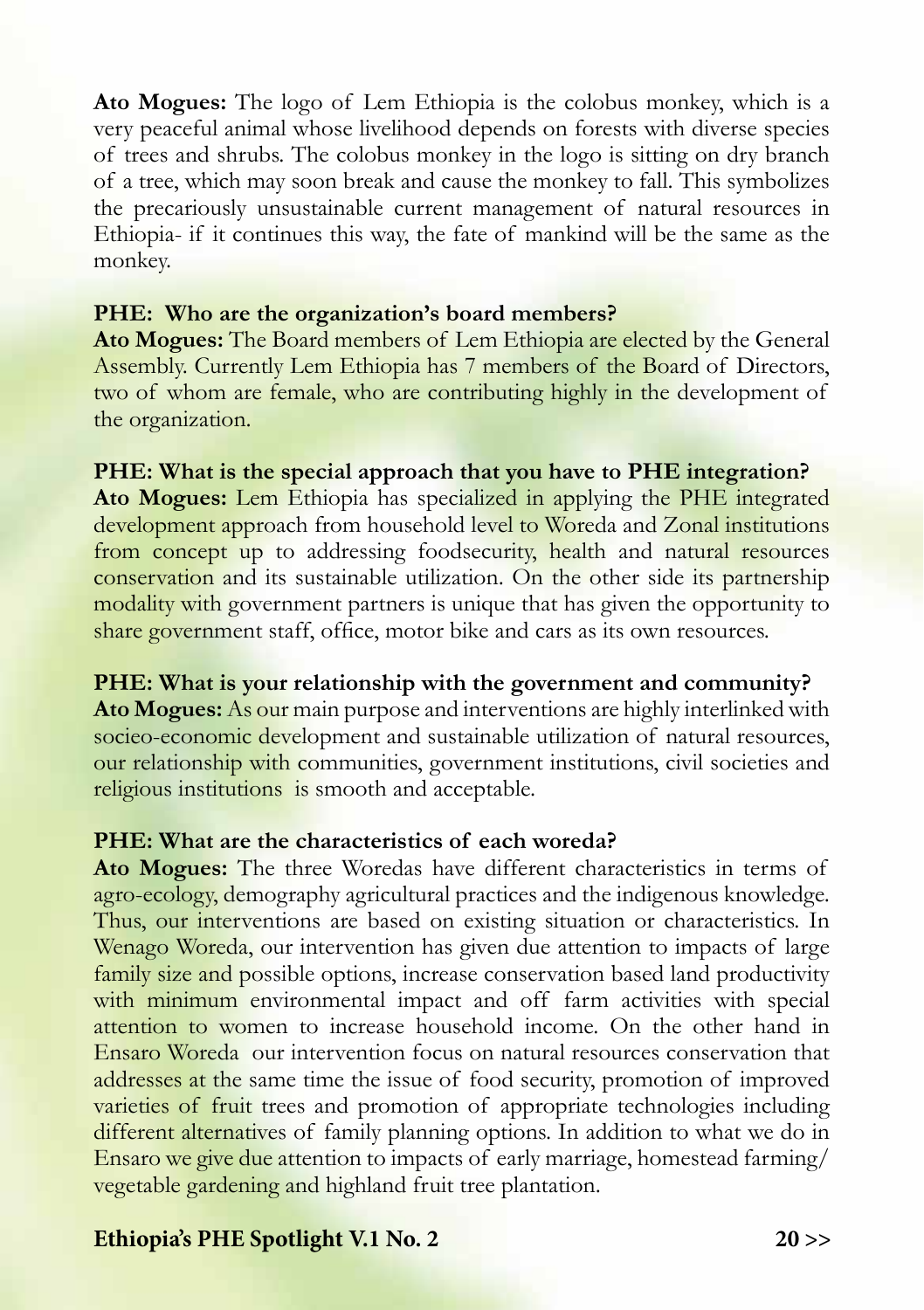### **PHE: In general, what are the specialties of Lem Ethiopia?**

**Ato Mogues:** Lem Ethiopia has specialized in an integrated PHE development approach, environmental education and appropriate technology promotion, climate adaptation and mitigation through communities, and policy advocacy, empowering and working through the government institutions.

#### **PHE: Who are your international partners?**

**Ato Mogues:** Other than PRB, Packard, SIDA/Sluf, We have civil society groups in Europe such as South- North Hemisphere Partnership in Germany, Ketu ry (Finland based NGO network) , RainTree Initiative (US based NGO) and locally Embassy of Finland, Embassy of Japan are among the most significant partners.

#### **PHE: What is your main source of funding?**

**Ato Mogues:** So far our main source of funding for the PHE project is The David and Lucile Packard Foundation. To some extent Sida/SLUF is also our donor for the Wenago project, though for less than a year to date. Thanks to the donor, funds have been extended for another year.

#### **PHE: Do you have other projects? What are they, and who funds them?**

**Ato Mogues:** Lem Ethiopia has conducted a research in the three Woredas on 'The Link between Resource Base Carrying Capacity, Climate Change Variability and Population Growth" with the financial support of Packard Foundation and Sida/SLUF. Another research was conducted in Wenago Woreda on 'Coffee Pulp: Compost Values and Potential Uses to Reduce Water Body Pollution' financed by Sida/SLUF. Both researches are at their final stage for publication to share with our stakeholders.

#### **PHE: Do you do research? If so, in what respect, and what are the results?**

**Ato Mogues:** The link between population, health and the environment is not well defined. Taking initiative, Lem Ethiopia has conducted research on the link between resource base carrying capacity, climate change variability and population growth. Time limitations were one of the main challenges. However, Lem Ethiopia, with the support of the Packard Foundation and Sida/SLUF (Sustainable Land Use Forum) did its best, and the research can be further developed by others in the future. The research outcome is now in its draft stage and will be disseminated as soon as we incorporate comments given by the participants of a validation workshop held in November 2010.

#### **PHE: What are some challenges you face in implementing the PHE approach?**

**Ato Mogues:** The main challenges in the application of PHE integration

#### **Ethiopia's PHE Spotlight V.1 No. 2**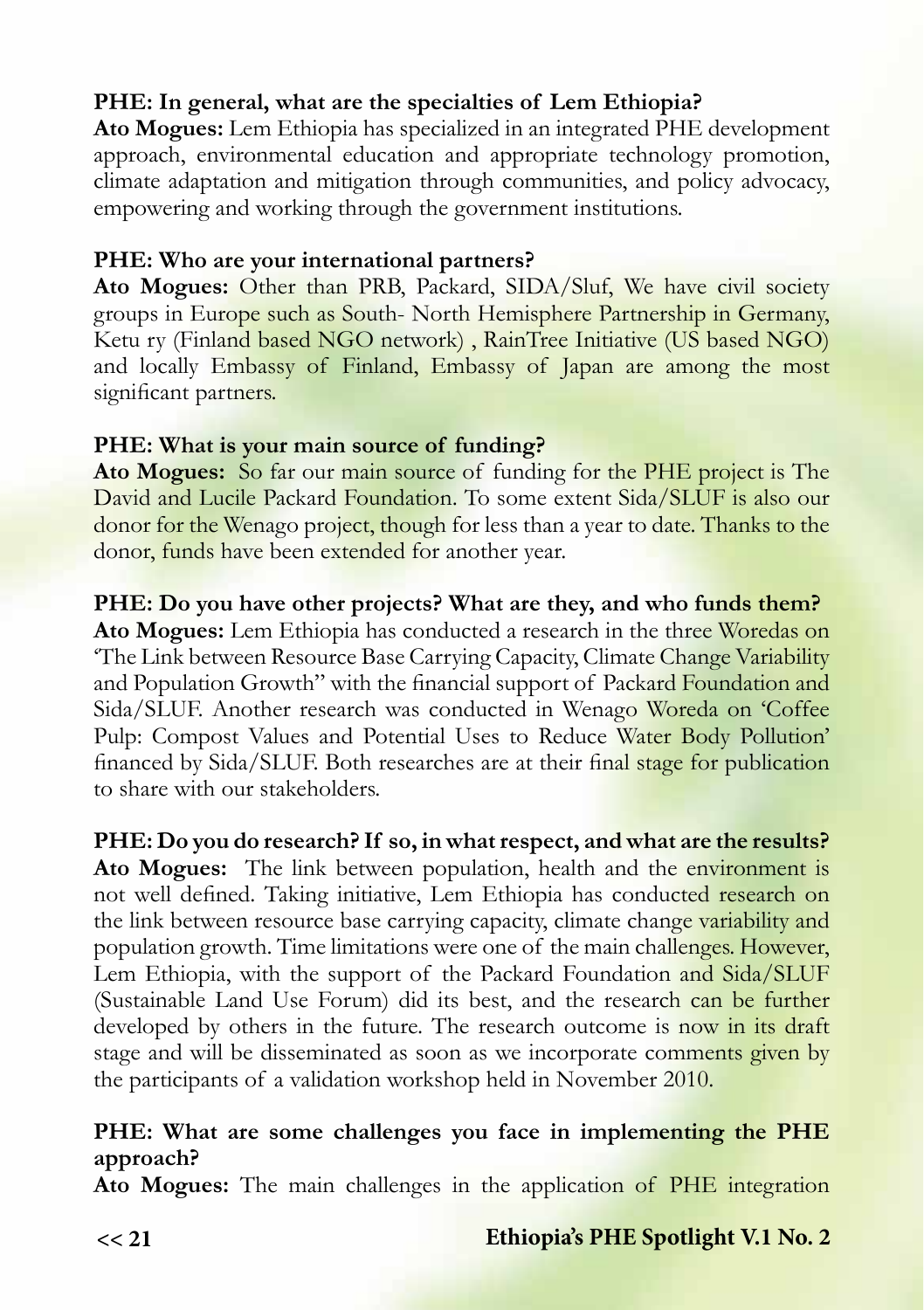and finally bring the required changes are short term projects whee it make difficult to measure results even if it is possible to bring changes, the sectoral development approach applied since long time ago, and misunderstanding of the strong link between population, health and environment.

In addition, to bringing change with limited resources and a short period of time. To see real changes and improvement such projects should be longer than three years. Though there are lots of improvements, there remains an inadequate and sometimes incorrect understanding about PHE integration benefits among local decision makers.

#### **PHE: What are some of your PHE integration success stories?**

**Ato Mogues:** The PHE integrated development approach that Lem Ethiopia has implemented in the target woredas has had a number of success stories, which we hope to repeat in the future. Many of them are explained in the main part of this Spotlight issue. Some of the highlights include:

Before the project intervention, RH/FP service users were reached by health extension workers through house visits. Now the situation has changed, and in some cases husbands even bring their wives in for the service. In addition, the number of volunteers working in RH/FP has increased, with agricultural extension workers, model farmers and teachers also serving as volunteers for this cause. These have made the success remarkable.

A number of closure areas have been established in Ensaro and Girar Jarso woreda target project villages as a result of the project intervention. These have created sense of ownership and enabled communities to work proactively for a common purpose of rehabilitating their surroundings.

We have established strong partnerships with woreda officess, are therefore able to share resources. For example we are currently sharing human resources and vehicles/motor bicycles and must only cover the fuel cost and per diem for the drivers.

Today, our project sites in Ensaro, Girar Jarso and Wenago are becoming centers of excellence where we share the success of the PHE integrated development approach and community based climate change adaptations with people from local and international institutions.

**PHE: What is your relationship with PHE Ethiopia Consortium? How do you think it can be improved to further your organization's goals? Ato Mogues:** The consortium is our consortium, and we have a good

**Ethiopia's PHE Spotlight V.1 No. 2 22 >>**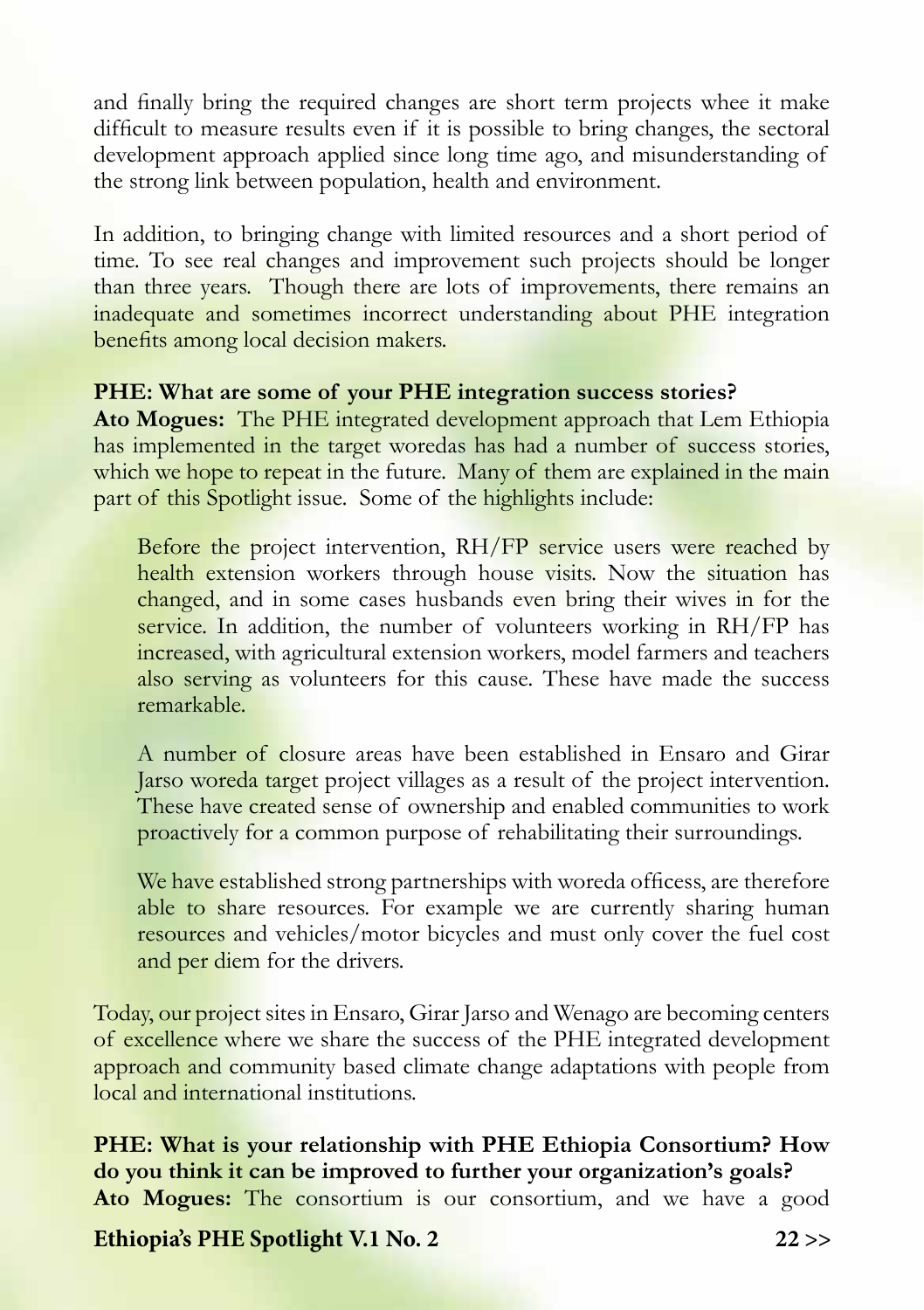relationship with it. It can be said that it is our eyes and ears in different ways. If its resource capacity is improved it will be stronger in its ability to promote the PHE integrated development approach, and will contribute more to the achievement of the national and global millennium development goals, and the Growth and Transformation Plan of the country.

#### **PHE: Do you have any final messages to share?**

**Ato Mogues:** My message is that we must bring our hands together to improve the local situation and to change the global sectoral approach of donors to improve the livelihood situation in our country. Let us be practical in our approach to achieving local and international development goals, and let us translate our statements into action at all levels.

At last I would like to thank our development partners who support our programs by financing projects, giving technical and material assistance. Special thanks to PHEEC whose support is beyond expectation.

#### **Sources:**

1 - Ministry of Agriculture (MOA). 1982 and 1990. Ethiopian Highland Reclamation Study.

2 - Assessment report 2005, 2002 & 2006. Unpublished where it has been done on basic assessment criteria/standard.

3 - Lem Ethiopia; Research on The Link between Resource Base Carrying Capacity, Climate Change Variability and Population Growth 2010 , Unpublished.

4 - Lem Ethiopia and SLUF, Indigenous Gedeo Agroforestry System and its Contribution to Natural Resources Conservation. 2007, Published

5 - Report from Woreda Health Offices in 2009 & 2010 and records of the health posts of each Kebele Dec. 2010.

6 - Tadesse Kippie (Dilla Universtity) 2009. Background on the Gedeo Culture history and synopsis of their agroforestry practices.

7 - Lem Ethiopia & Target Woredas' Agricultural & Rural Development Office , Field Assessment 2010.